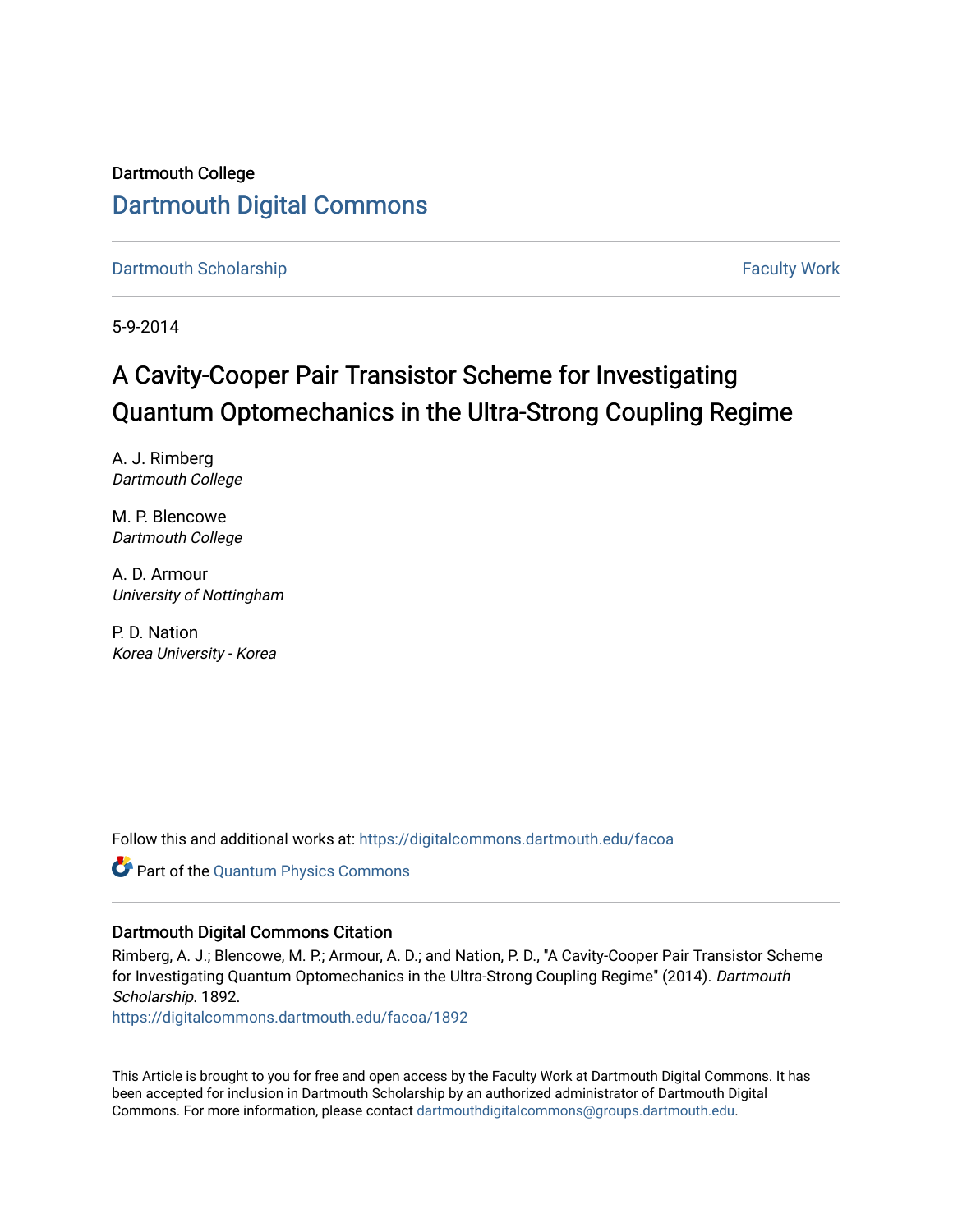The open access journal at the forefront of physics

Deutsche Physikalische Gesellschaft (DDPG IOP Institute of Physics

# **PAPER • OPEN ACCESS**

# A cavity-Cooper pair transistor scheme for investigating quantum optomechanics in the ultrastrong coupling regime

To cite this article: A J Rimberg et al 2014 New J. Phys. **16** 055008

View the [article online](https://doi.org/10.1088/1367-2630/16/5/055008) for updates and enhancements.

# Related content

- [Cavity optomechanics: Manipulating](http://iopscience.iop.org/article/10.1088/1674-1056/27/2/024204) [photons and phonons towards the single](http://iopscience.iop.org/article/10.1088/1674-1056/27/2/024204)[photon strong coupling](http://iopscience.iop.org/article/10.1088/1674-1056/27/2/024204) Yu-long Liu, Chong Wang, Jing Zhang et al.
- [Optomechanical measurement of a](http://iopscience.iop.org/article/10.1088/1367-2630/aa83a5) [millimeter-sized mechanical oscillator](http://iopscience.iop.org/article/10.1088/1367-2630/aa83a5) [approaching the quantum ground state](http://iopscience.iop.org/article/10.1088/1367-2630/aa83a5) J T Santos, J Li, J Ilves et al.
- [Dissipative optomechanical squeezing of](http://iopscience.iop.org/article/10.1088/1367-2630/16/6/063058) [light](http://iopscience.iop.org/article/10.1088/1367-2630/16/6/063058) Andreas Kronwald, Florian Marquardt and Aashish A Clerk

## Recent citations

- [Cavity optomechanics: Manipulating](http://iopscience.iop.org/1674-1056/27/2/024204) [photons and phonons towards the single](http://iopscience.iop.org/1674-1056/27/2/024204)<mark>[photon strong coupling](http://iopscience.iop.org/1674-1056/27/2/024204)</mark><br>Yu-long Liu *et al*
- [Quantum Synchronization Blockade:](http://dx.doi.org/10.1103/PhysRevLett.118.243602) **[Energy Quantization Hinders](http://dx.doi.org/10.1103/PhysRevLett.118.243602)** [Synchronization of Identical Oscillators](http://dx.doi.org/10.1103/PhysRevLett.118.243602) Niels Lörch et al
- [Optomechanical measurement of a](http://iopscience.iop.org/1367-2630/19/10/103014) [millimeter-sized mechanical oscillator](http://iopscience.iop.org/1367-2630/19/10/103014) [approaching the quantum ground state](http://iopscience.iop.org/1367-2630/19/10/103014)<br>J T Santos *et al*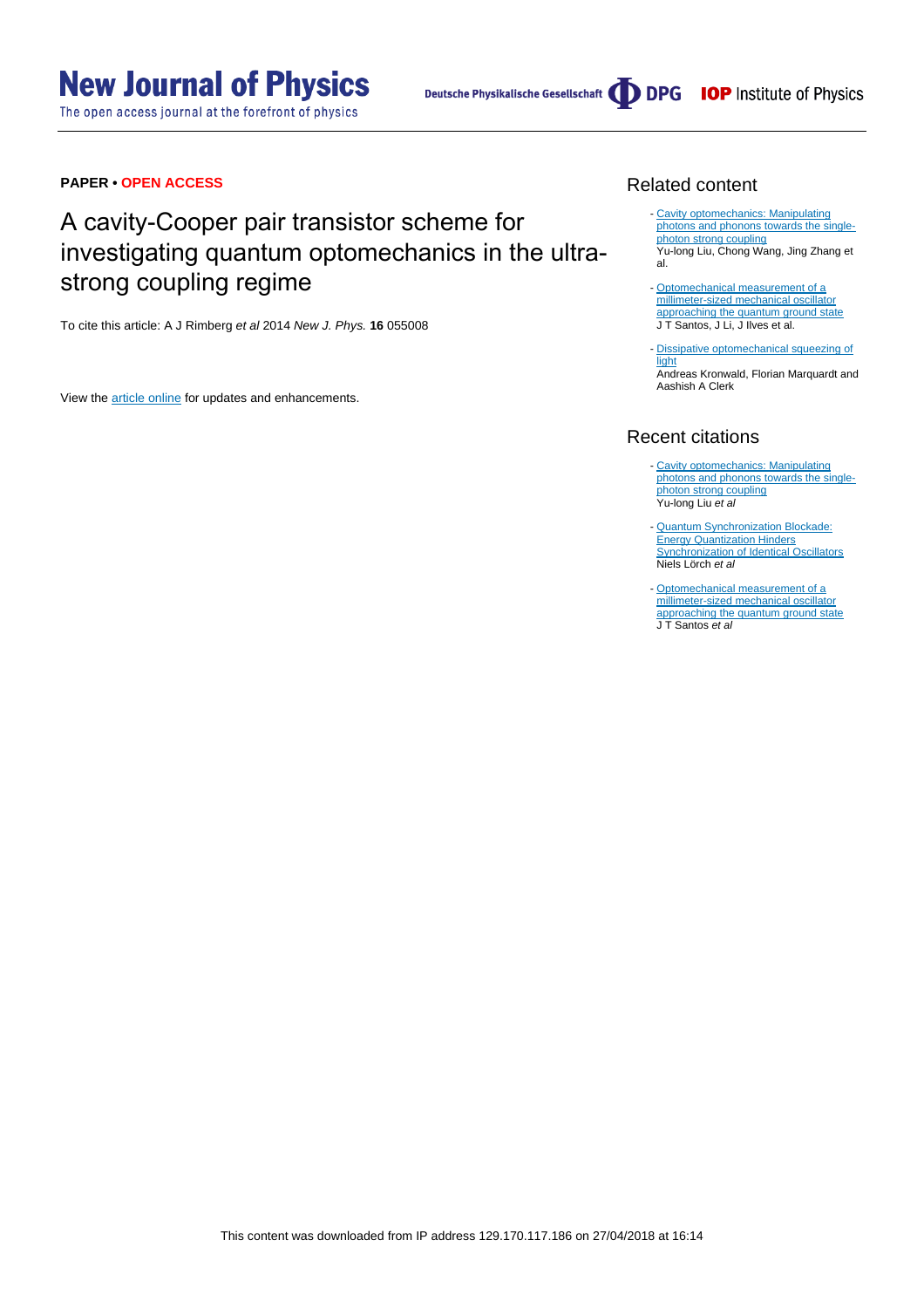# **New Journal of Physics**

The open access journal at the forefront of physics

Deutsche Physikalische Gesellschaft **DDPG** | **IOP** Institute of Physics

# A cavity-Cooper pair transistor scheme for investigating quantum optomechanics in the ultrastrong coupling regime

# **A** J Rimberg $^1$ , M P Blencowe $^1$ , A D Armour $^2$  and P D Nation $^3$

<sup>1</sup> Department of Physics and Astronomy, 6127 Wilder Laboratory, Dartmouth College, Hanover, NH 03755, USA

 $2$  School of Physics and Astronomy, University of Nottingham, Nottingham NG7 2RD, UK <sup>3</sup> Department of Physics, Korea University, Seoul 136-713, Korea E-mail: [alexander.j.rimberg@dartmouth.edu](mailto:alexander.j.rimberg@dartmouth.edu)

Received 30 December 2013, revised 10 March 2014 Accepted for publication 24 March 2014 Published 9 May 2014

New Journal of Physics 16 (2014) 055008 [doi:10.1088/1367-2630/16/5/055008](http://dx.doi.org/10.1088/1367-2630/16/5/055008)

# Abstract

We propose a scheme involving a Cooper pair transistor (CPT) embedded in a superconducting microwave cavity, where the CPT serves as a charge tunable quantum inductor to facilitate ultra-strong coupling between photons in the cavity and a nano- to meso-scale mechanical resonator. The mechanical resonator is capacitively coupled to the CPT, such that mechanical displacements of the resonator cause a shift in the CPT inductance and hence the cavity's resonant frequency. The amplification provided by the CPT is sufficient for the zero point motion of the mechanical resonator alone to cause a significant change in the cavity resonance. Conversely, a single photon in the cavity causes a shift in the mechanical resonator position on the order of its zero point motion. As a result, the cavity-Cooper pair transistor coupled to a mechanical resonator will be able to access a regime in which single photons can affect single phonons and vice versa. Realizing this ultra-strong coupling regime will facilitate the creation of non-classical states of the mechanical resonator, as well as the means to accurately characterize such states by measuring the cavity photon field.

Keywords: cavity optomechanics, Cooper pair transistor, nanoelectromechanical systems

Content from this work may be used under the terms of the [Creative Commons Attribution 3.0 licence](http://creativecommons.org/licenses/by/3.0/).  $\bigcirc$ Any further distribution of this work must maintain attribution to the author(s) and the title of the work, journal citation and DOI.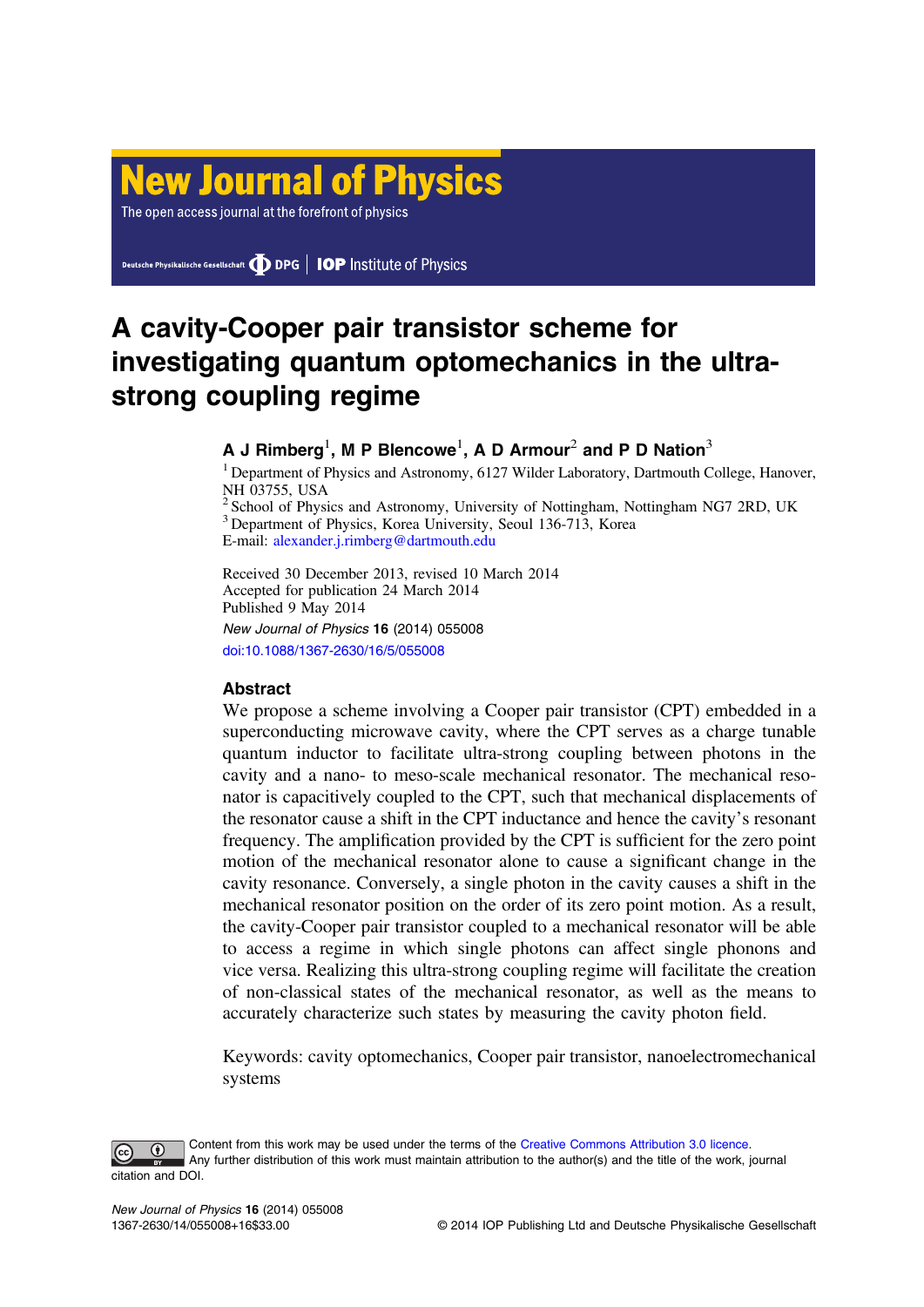#### <span id="page-3-0"></span>1. Introduction

There is presently intense worldwide interest in the application of quantum mechanical phenomena to communications, information processing, and precision measurement. At the level of atoms, photons and even molecules the laws of quantum mechanics clearly hold sway. In contrast, macroscopic objects are just as clearly described by Newtonian mechanics. Practitioners of the above fields are therefore keenly interested in the boundary between quantum mechanical and classical behavior, and in the ways in which quantum behavior can be extended into regimes that at first glance might seem to lie in the province of classical mechanics [\[1](#page-15-0), [2](#page-15-0)].

One field centered around the connection between the quantum and classical worlds is that of cavity optomechanics [\[2](#page-15-0), [3\]](#page-15-0). Motivated by a desire to observe and control quantum phenomena in mechanical structures, many researchers have focussed on the idea of coupling a mechanical resonator to an optical or microwave cavity. If motion of the mechanical resonator shifts the cavity's resonant frequency (by changing the cavity length, for instance), then phase sensitive optical measurements of the cavity can be used to measure the resonator position. There has been a wealth of recent results in this area  $[4–11]$  $[4–11]$  $[4–11]$  $[4–11]$  $[4–11]$ , including cooling mechanical resonators to their quantum ground state [[4,](#page-16-0) [5\]](#page-16-0), observation of radiation pressure shot noise [\[6](#page-16-0)], production of squeezed light by a mechanical resonator [[7\]](#page-16-0) and the optomechanics of cold atoms [[8,](#page-16-0) [9\]](#page-16-0).

The quantum dynamics of cavity optomechanical systems are usually described by the Hamiltonian

$$
\mathcal{H}_{OM} = \hbar \omega_0 a^{\dagger} a + \hbar \omega_m b^{\dagger} b + \hbar g_0 a^{\dagger} a (b + b^{\dagger}), \tag{1}
$$

where  $\omega_0$  is the cavity mode frequency,  $\omega_m$  is the frequency of the mechanical resonator, a and  $a^{\dagger}$  are the cavity photon annihilation and creation operators, and b and  $b^{\dagger}$  are the associated phonon annihilation and creation operators. The first two terms of  $\mathcal{H}_{OM}$  describe harmonic motion of the cavity and mechanical resonator, while the last term describes a dispersive shift in the cavity frequency due to mechanical motion. The parameter  $g_0$  is the vacuum optomechanical coupling strength, and expresses the shift in cavity frequency due to displacement of the mechanical resonator by its zero point length  $x_{\text{in}} = \sqrt{\hbar/2 m \omega_{\text{in}}}$ . Essentially,  $g_0$  describes the strength of interaction between a single photon and a single phonon.

An exciting experimental challenge facing the cavity optomechanics community is reaching the ultra-strong optomechanical quantum regime, for which the coupling term in  $\mathcal{H}_{OM}$ becomes important at the scale of individual quanta [\[12](#page-16-0)–[15\]](#page-16-0). There are two main requirements to reach this regime. First, the shift in cavity frequency due to a single phonon must be larger than the linewidth  $\kappa = \omega_0/Q$ , where Q is the cavity mode quality factor; this is equivalent to requiring that the ratio  $g_0/\kappa$ , called the granularity parameter, be greater than one [\[8](#page-16-0)]. Second, the displacement of the mechanical resonator due to the force of a single photon must be greater than the zero point displacement  $x_{2p}$ ; equivalently, the ratio  $2g_0/\omega_m$  must also be greater than one [[2,](#page-15-0) [13\]](#page-16-0). In terms of a single parameter, it is convenient to consider the product  $g_0^2/(\kappa \omega_m)$ ; if this parameter is greater than one, then we are in the single-photon strong-coupling regime [\[14](#page-16-0), [15](#page-16-0)].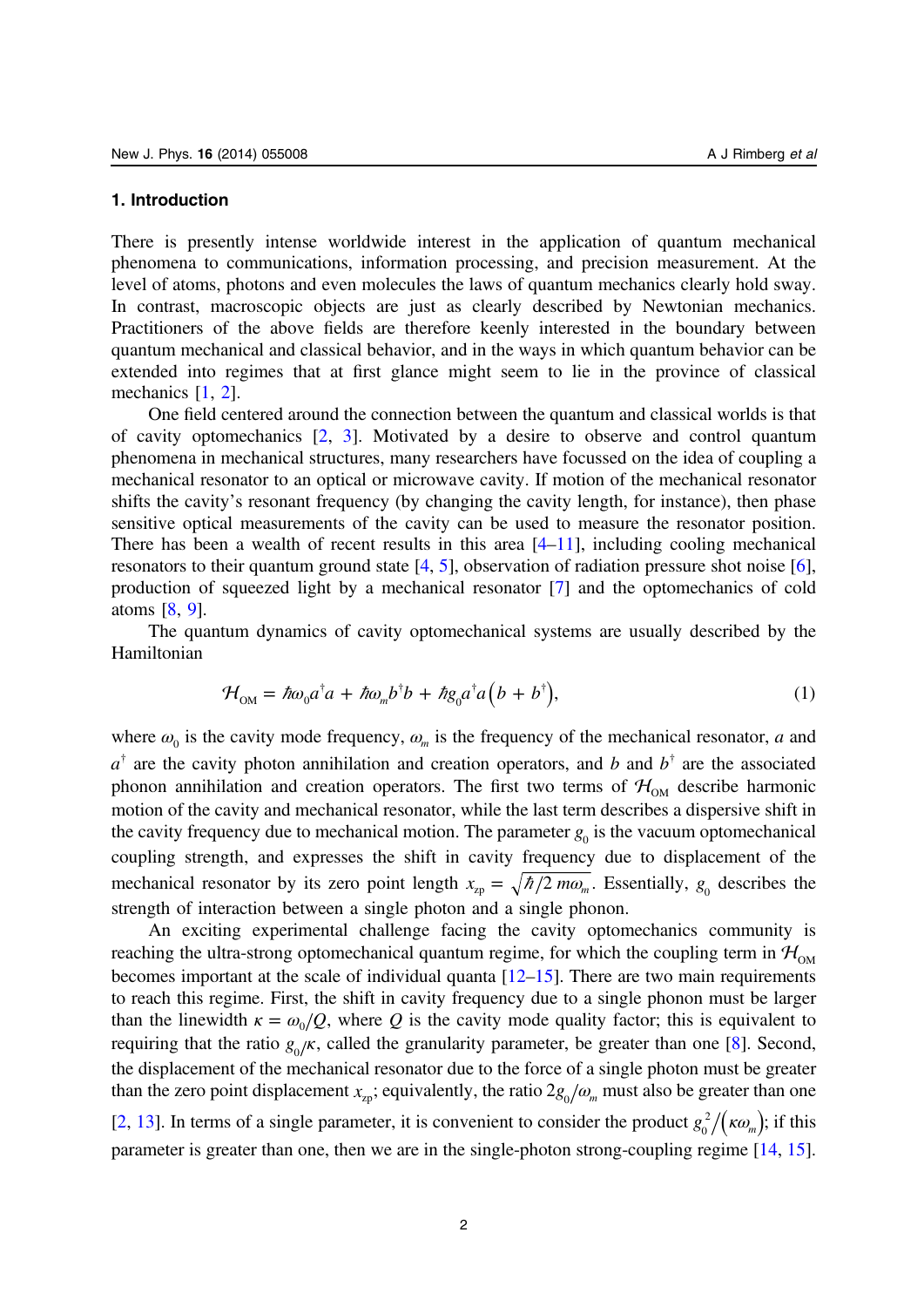<span id="page-4-0"></span>

Figure 1. (a) Schematic illustration of a shorted *λ* 4, microwave resonator coupled to a feedline. (b) Detail of the CPT location and the method of coupling to a mechanical resonator. (c) Simplified circuit diagram of the device.

**Table 1.** The sideband ratio  $\omega_m/\kappa$ , the granularity parameter  $g_0/\kappa$ , the backaction parameter  $g_0/\omega_m$  and the combined quantum nonlinearity parameter  $g_0^2/\kappa\omega_m$ , for certain demonstrated opto- and electromechanical systems, where  $N$  is the estimated number of atoms making up the mechanical resonator. Also shown for comparison are the estimated parameters of the cCPT-mechanical resonator scheme discussed in the present work.

| <b>System</b>                       | N    | $\omega_m$<br>ĸ | $g_0$<br>$\kappa$ | $\mathcal{S}_0$<br>$\omega_m$ | $80^\circ$<br>$K\omega_{m}$ |
|-------------------------------------|------|-----------------|-------------------|-------------------------------|-----------------------------|
| Superconducting $LC$ oscillator [4] | 1e11 | 60              | $3e-3$            | $4e-5$                        | $1e-7$                      |
| Si optomechanical crystal [5]       | 6e9  |                 | $2e-3$            | 2.5 $e-4$                     | $5e-7$                      |
| Cold atomic gas $[8]$               | 4e4  | 0.06            | 22                | 340                           | 7.500                       |
| cCPT-mechanical resonator           | 5e9  | 20              |                   | 04                            |                             |

In table 1 we show a range of values for these parameters that have been realized in recent optomechanics experiments.

In the present work, we describe an optomechanical scheme involving a Cooper pair transistor (CPT) that is embedded in a superconducting microwave cavity, where a mechanically compliant, biased gate electrode couples mechanical motion to the cavity via the CPT. The basic scheme for the cavity-CPT-mechanical resonator (cCPT-MR) system is given in figures 1 and [2](#page-5-0). In particular, we will show that the cCPT-MR device is capable of attaining the ultra-strong coupling regime, with relevant achievable parameters given in table 1. Note that [[16\]](#page-16-0) discusses a very similar scheme. There was also an earlier proposal to enhance effective optomechanical coupling strengths in the microwave regime by mediating the coupling through a SQUID [[17\]](#page-16-0).

This paper is organized as follows. In section [2](#page-5-0) we describe the cCPT-MR device and give a physical derivation of the effective optomechanical coupling strength  $g_0$  of the device. Next in section [3](#page-9-0) we give a more systematic derivation of the optomechanical Hamiltonian ([1\)](#page-3-0), starting with a circuit model of the cCPT-MR device. Finally, in section [4](#page-11-0), we conclude with a discussion of our results and future work. The appendix contains the derivation of the circuit model.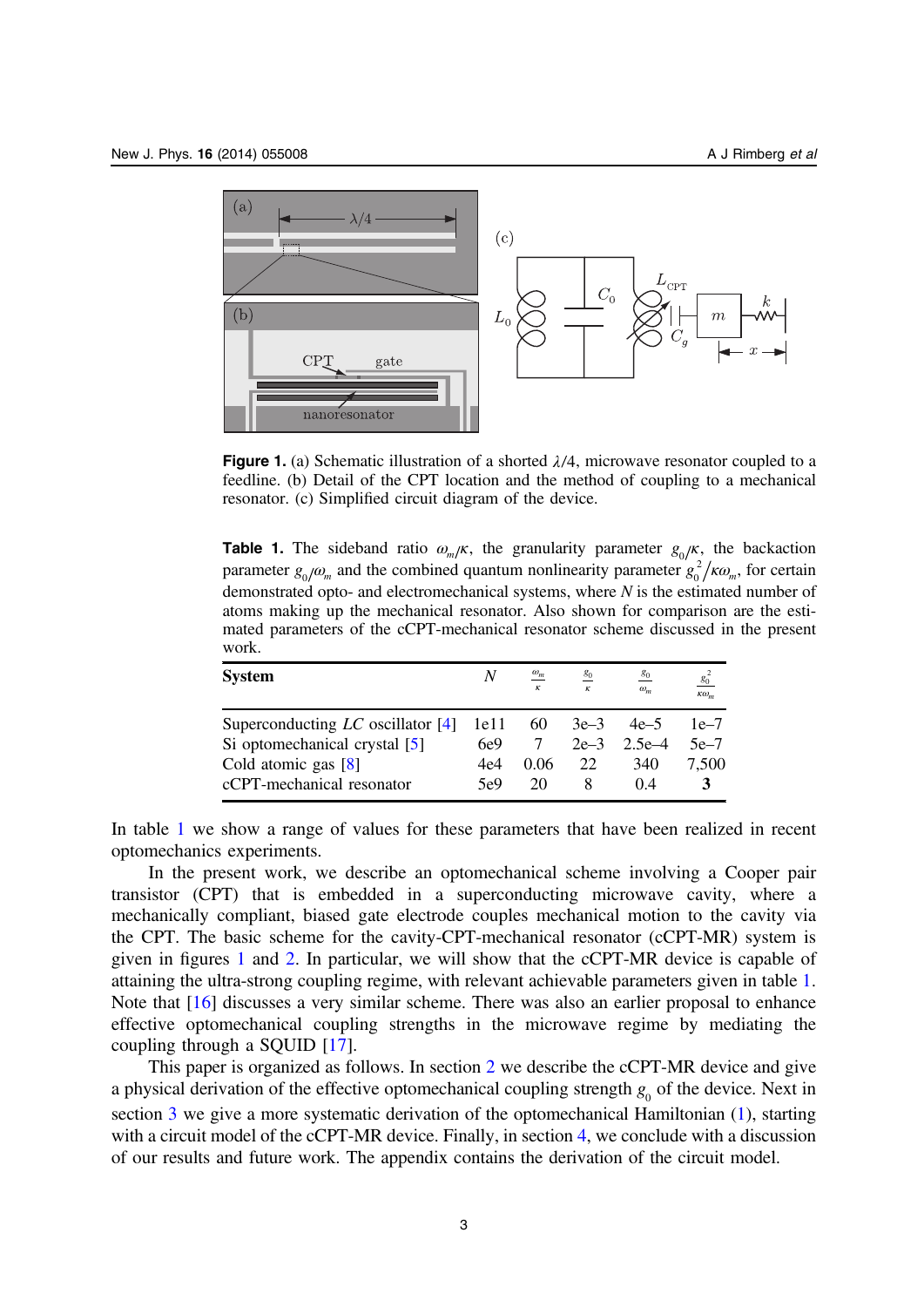<span id="page-5-0"></span>

Figure 2. Schematic diagram of a cCPT coupled to a mechanical resonator, with amplifier stages for measuring the cavity photon field. A flux bias is applied to the cCPT to control the total CPT phase; a separate gate line (not shown) controls the island charge.

# 2. The cCPT-MR device

Referring to figures [1](#page-4-0) and 2, the cCPT comprises two discrete components. One, the CPT, consists of a small superconducting island in the Coulomb blockade regime that is coupled via two Josephson junctions to macroscopic superconducting leads. The CPT has been extensively studied [[18](#page-16-0)–[22](#page-16-0)], and its properties are now well understood. The second component of the cCPT is a shorted quarter-wave, superconducting high- $Q$  microwave cavity, which is flux biased to allow control over the total dc cCPT phase. The microwave cavity, made from a transmission line of impedance  $Z_0$ , is based on the circuit QED architecture [\[23](#page-16-0), [24](#page-16-0)] that has led to significant advances in the coherence and control of quantum superconducting circuits. The cCPT is created by embedding the CPT at the open end of the center conductor (a voltage antinode), so that it connects the central conductor of the cavity to the ground plane.

For our purposes, the CPT is well described by considering two charge states,  $|0\rangle$  and  $|1\rangle$ , corresponding to zero and one excess Cooper pairs on the island. These charge states are separated by an electrostatic energy difference  $2\varepsilon = 4E_c(1 - n_g)$  depending on the CPT charging energy  $E_c$  and gate charge  $n_c$ , and are coupled to each other via the Josephson energy  $E_j$ . Introducing cavity photon annihilation and creation operators a and  $a^{\dagger}$ , the Hamiltonian of the cCPT can be expressed as (see appendix):

$$
\mathcal{H}_{\text{cCPT}} = \hbar \omega_0 a^{\dagger} a + \varepsilon \sigma_z - E_J \sigma_x \cos \left[ \Delta_0 \left( a + a^{\dagger} \right) + \pi \Phi_{\text{ext}} / \Phi_0 \right],\tag{2}
$$

where  $\sigma_x$  and  $\sigma_z$  are the Pauli matrices,  $\omega_0$  is the cavity frequency,  $\Phi_{ext}$  is an external flux bias, and  $\Phi_0$  is the flux quantum. The first two terms in equation (2) describe the cavity photons and the CPT charge. The third term describes the coupling between the CPT charge states and the cavity photons. In a standard CPT, this term would read  $E_1 \sigma_r \cos \varphi/2$  where  $\varphi$ , the total superconducting phase difference between the source and drain, can be treated as a classical variable [\[21](#page-16-0), [22](#page-16-0)]. In the cCPT, however, quantum fluctuations of the cavity photon field must be accounted for via the identification  $\hat{\varphi}/2 = \Delta_0 (a + a^{\dagger})$ , which is proportional to the electric field in the cavity at the location of the CPT. The dimensionless parameter  $\Delta_0 = \sqrt{Z_0/R_{\kappa}} \ll 1$ , where  $R_K = h/e^2 = 25.8 \text{ k}\Omega$  is the resistance quantum, describes the strength of the quantum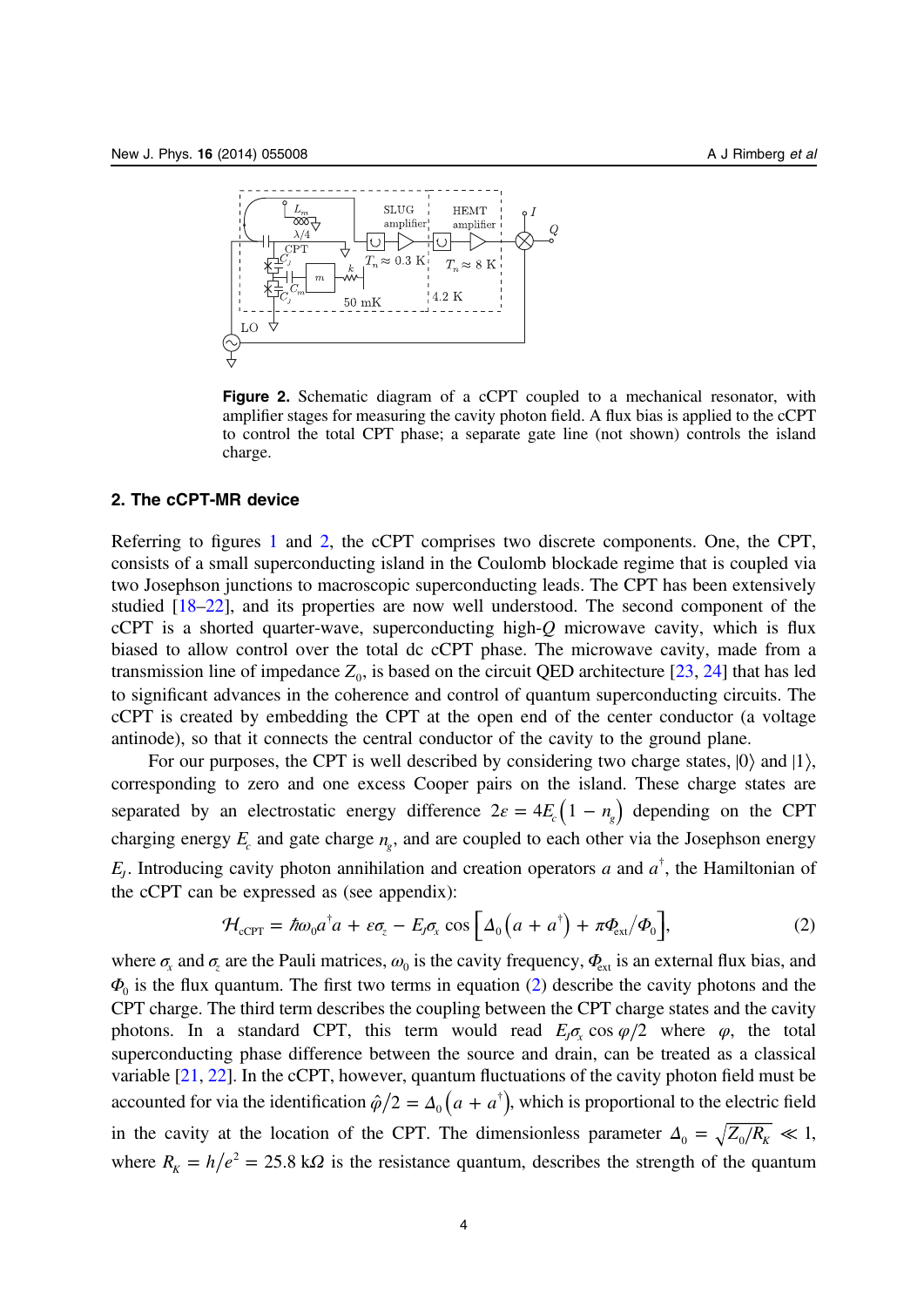<span id="page-6-0"></span>

Figure 3. (a) Schematic illustration of the CPT supercurrent versus gate charge, showing a peak at charge degeneracy. (b) Quantum inductance  $L_{\text{CPT}}$  versus gate charge showing a sharp dip at the supercurrent maximum. (c) Potential dispersive shift of cavity resonance for different phonon numbers. (d) Power spectrum of reflected light showing both red and blue detuned resonances associated with mechanical quanta.

phase fluctuations of the cavity field, which can be important for large cavity photon numbers [[25,](#page-16-0) [26](#page-16-0)]. Experimental study [\[26](#page-16-0), [27](#page-16-0)] indicates that equation [\(2](#page-5-0)) accurately models the cCPT.

The above-described cCPT functions as a sensor by capacitively coupling the CPT island to a system of interest, in our case a mechanical resonator (MR) consisting of a doubly clamped beam (made for example of SiN and coated with Al [[28](#page-16-0), [29\]](#page-16-0)) as in figure [1](#page-4-0)(b). An important property of the CPT is that it acts as a charge-tunable quantum inductor  $L_{CPT}$  when biased on its supercurrent branch;  $L_{\text{CPT}}$  is the kinetic inductance associated with the CPT's gate charge dependent supercurrent  $[19]$  (see figures 3(a) and (b)). When the CPT is embedded in a microwave cavity,  $L_{\text{CPT}}$  appears in parallel with the cavity's effective inductance  $L_0$  at resonance, as in figure [1](#page-4-0)(c), and can therefore cause a dispersive shift of the cavity resonant frequency. When the CPT island is capacitively coupled to a charged mechanical resonator, motion of the resonator can modulate  $L_{\text{CPT}}$  and therefore shift the cavity frequency  $\omega_0$ . This dispersive measurement scheme is closely related to that demonstrated in the inductive single electron transistor [\[30](#page-16-0), [31](#page-16-0)].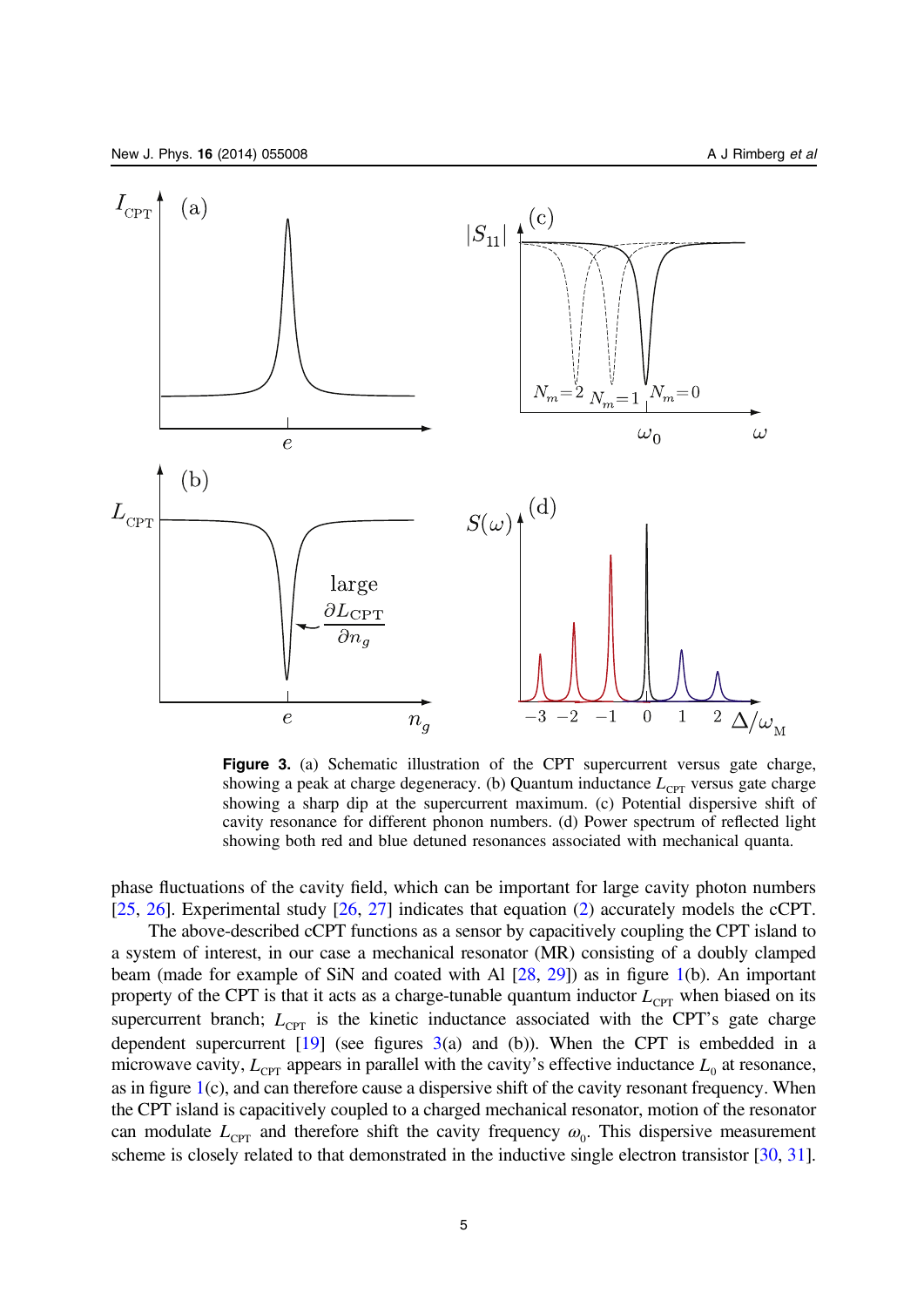The key question is how large a shift in  $\omega_0$  will result from motion of the MR. It is straightforward to estimate

$$
\frac{\partial \omega_0}{\partial n_g} = \frac{\partial \omega_0}{\partial L_{\text{CPT}}} \frac{\partial L_{\text{CPT}}}{\partial n_g} = -\frac{\omega_0}{2} \frac{L_0}{L_{\text{CPT}}} g_{\text{CPT}}
$$

where  $g_{\text{CPT}} = \frac{1}{L_{\text{CPT}}} \frac{\partial L}{\partial g}$  $CPT \begin{array}{c} \n- \nL_{CPT} \n\end{array}$  on 1  $\frac{1}{C_{\text{CPT}}}$   $\frac{\partial L_{\text{CPT}}}{\partial n_g}$  is the effective gain of the CPT [[31\]](#page-16-0) and we have assumed  $L_{\text{CPT}} \gg L_0$ . Using realistic numbers for the CPT and cavity ( $\omega_0 = 2\pi \times 5$  GHz,  $L_0 = 2$  nH,  $L_{CPT} = 50$  nH, and  $g_{\text{CPT}} = 3$ ), we estimate that a frequency sensitivity of

$$
\frac{\partial \omega_0}{\partial n_g} = 2\pi \times 300 \text{ MHz/electron}
$$

should be readily achievable.

To determine the optomechanical coupling strength  $g_0$ , we must consider a particular mechanical resonator. Here we envisage using a small doubly clamped beam about 10  $\mu$ m long with a mass  $m = 0.2$  pg and a mechanical resonant frequency  $\omega_m \approx 2\pi \times 10$  MHz. Such resonators are relatively easy to fabricate out of high-stress SiN film [[32](#page-16-0)–[34\]](#page-16-0), have been successfully coupled to SETs  $[28, 29]$  $[28, 29]$  $[28, 29]$ , and possess a relatively large zero point motion; for the dimensions above,  $x_{zp} = 60$  fm. The resonator is metallized so that a large applied dc voltage  $V_{MR}$  couples its motion to the CPT gate charge. If x is the resonator position,

$$
\frac{\partial n_g}{\partial x} = \frac{V_{MR}}{e} \frac{\partial C_m}{\partial x}.
$$

Here  $C_m$  is the coupling capacitance between the CPT and the MR;  $\partial C_m / \partial x \approx 2aF/nm$ , and  $V_{MR} \approx 15V$  are achievable numbers [\[35](#page-16-0)]. We then estimate a CPT/nanoresonator coupling of

$$
\frac{\partial n_g}{\partial x} \approx 200 \text{ electrons nm}^{-1}.
$$

Combining the above, we estimate that for the cCPT-MR system the optomechanical coupling strength is given by

$$
g_0 = \frac{\partial \omega_0}{\partial n_g} \frac{\partial n_g}{\partial x} x_{\text{zp}} \approx 2\pi \times 4 \text{ MHz.}
$$
\n(3)

For the cCPT, we expect a cavity  $Q \approx 10^4$  $Q \approx 10^4$  $Q \approx 10^4$ , giving  $\kappa = 2\pi \times 500$  kHz. In table 1 we show our resulting estimates for  $g_0/\kappa$ ,  $g_0/\omega_m$  and  $g_0^2/\kappa\omega_m$ . All are of order unity or above, indicating that the cCPT-MR should be well within the single-photon quantum regime. To put these results into context, we also show in table [1](#page-4-0) the same three parameters for similar solid state optomechanical systems [[4,](#page-16-0) [5\]](#page-16-0), as well as for an atomic system [[8\]](#page-16-0). Comparing the combined quantum nonlinearity parameter  $g_0^2/\kappa\omega_m$ , we see that the expected value of 3 for the cCPT-MR is roughly seven orders of magnitude greater than that of the nearest solid state systems. Although  $g_0^2 / \kappa \omega_m$  can be even larger in a cold atomic gas [\[8](#page-16-0)], the number of atoms N in such a gas is some five orders of magnitude smaller; in contrast, our focus is on far more macroscopic resonators.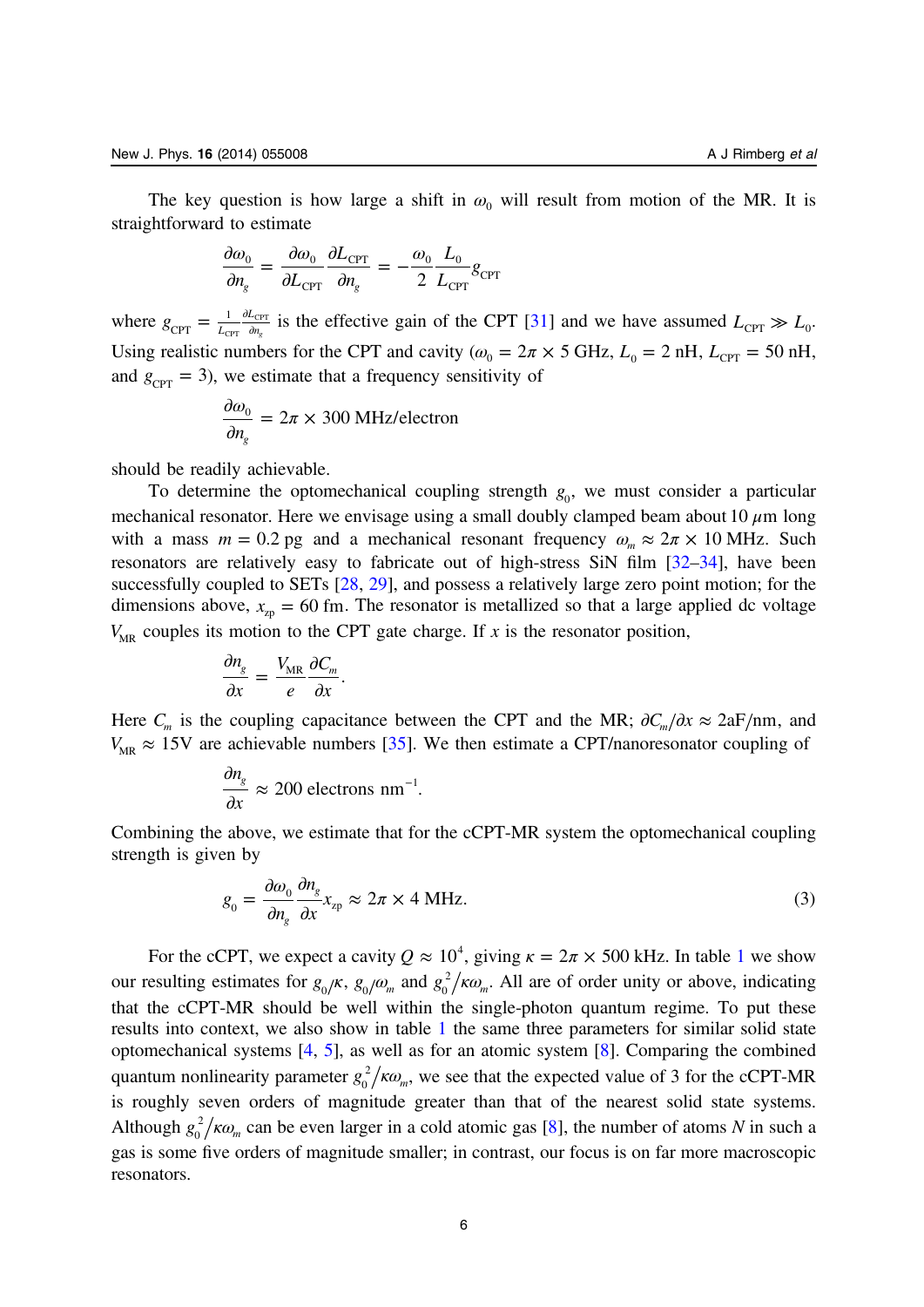Direct capacitive coupling between a nano- to meso-scale mechanical resonator and a superconducting cavity typically gives much lower values for the coupling strength  $g_0$ . One is relying on changes in the geometric capacitance  $C_m$  between the resonator and cavity to induce changes in the cavity resonant frequency. For small resonators such as the one we propose,  $C_m$  is typically a factor of 10<sup>3</sup> smaller than the total resonator capacitance  $C_0$ . This limits the resulting shift in the cavity resonant frequency  $\partial \omega_0/\partial x$  with resonator position to  $\partial \omega_0/\partial x < 100$  kHz nm<sup>-1</sup> [[35](#page-16-0)]. For  $x_{\text{zp}} \approx 60 \text{ fm}$ , the resulting coupling strength is limited to  $g_0 < 2\pi \times 6 \text{ Hz}$ . An alternative approach is to use a larger nanomechanical resonator that itself forms one plate of a lumped element cavity capacitor  $C_0$  [\[4](#page-16-0), [36](#page-16-0)]. In this case, the shift in cavity frequency with resonator position is improved by a factor of  $10^3$  to  $\partial \omega_0 / \partial x < 100 \text{ MHz nm}^{-1}$ , at the cost of a reduction of by a factor of ten in the zero point motion to  $x_{\text{zp}} \approx 6 \text{ fm } [36]$  $x_{\text{zp}} \approx 6 \text{ fm } [36]$  $x_{\text{zp}} \approx 6 \text{ fm } [36]$ . The resulting coupling strength is then limited to  $g_0 < 2\pi \times 600$  Hz, still far below the strong coupling limit.

The cCPT-MR scheme offers two advantages over direct capacitive coupling approaches. First, it relies on modulation of the cCPT quantum inductance rather than on variation in a geometrical capacitance. By its very nature, the quantum inductance responds responds very strongly to shifts in the cCPT island charge, as indicated by the sharp dip in figure [3](#page-6-0)(b). Second, the coupling between the mechanical resonator and the cCPT island is enhanced by application of a large dc voltage  $V_{MR}$  to the resonator. Both effects contribute to the strong coupling described here.

As a first step towards demonstrating that we have entered the single-photon quantum regime, we can measure the power spectrum of light reflected from the cavity when driven at its bare resonance frequency, as in figure  $3(d)$  $3(d)$ . A clear signature of strong coupling would be the appearance of multiple mechanical sidebands in the power spectrum of reflected light, corresponding to absorption or emission of multiple phonons [\[13](#page-16-0)]. Note that, in the singlephoton ultra-strong coupling regime, it is also possible to read out the cavity photon number using a quantum non-demolition (QND), mechanical displacement measurement scheme [\[37](#page-16-0)]. Such a QND measurement approach necessarily requires *both*  $g_0/\kappa \gtrsim 1$  and  $g_0/\omega_m \gtrsim 1$ , which are satisfied in this cCPT-MR device.

Quantum state tomography on the microwave photons will provide information about the MR state. We can, in particular, employ recently developed tomographic techniques based on quadrature measurements of the cavity output using linear amplifiers [[38,](#page-16-0) [39](#page-16-0)]. In combination with quantum state reconstruction [[40\]](#page-16-0) using maximum likelihood estimation (MLE) techniques [[41,](#page-17-0) [42](#page-17-0)], we expect to be able to reconstruct the density matrix of the cavity field. A basic experimental difficulty to overcome when using phase-preserving linear amplifiers such as the high-electron-mobility transistor (HEMT) is that such amplifiers always add noise [\[43](#page-17-0)]. Locating a near-quantum limited superconducting amplifier, e.g., based on the SLUG (superconducting lumped-element galvanometer—a device closely related to the SQUID) [[44,](#page-17-0) [45\]](#page-17-0) prior to the HEMT (see figure [2](#page-5-0)), should reduce the number of added noise photons to ∼1. There should then be significantly less blurring of the measured quadrature histograms, and comparable improvement in the MLE reconstructions of the cavity photon density matrix as compared with using just a HEMT alone. In addition to low noise, the SLUG has a large dynamic range (estimated at up to 130 dB or more [\[44](#page-17-0)]), allowing it to accommodate cavity fields containing from only a few to up to a few hundred photons.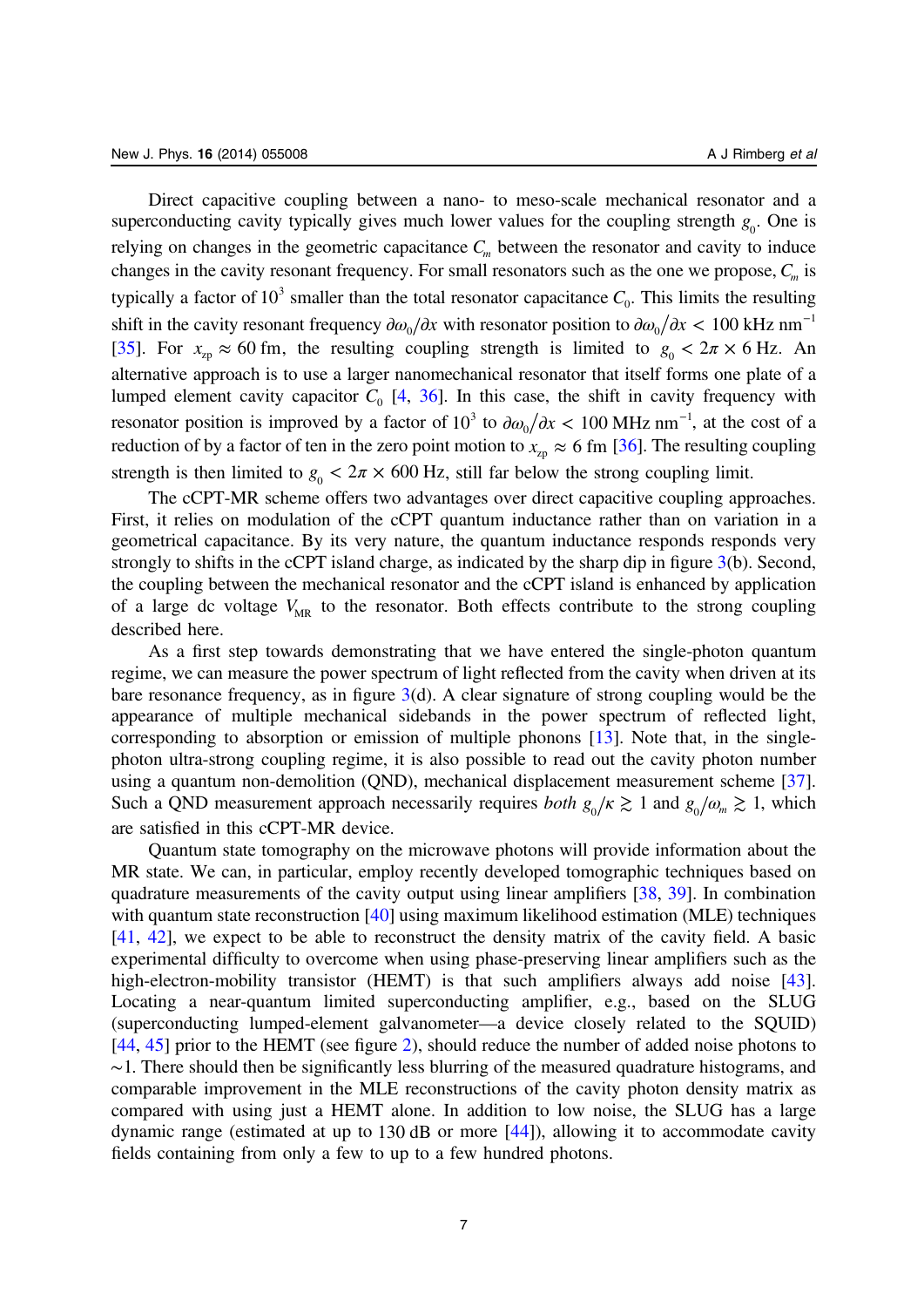#### <span id="page-9-0"></span>3. Derivation of the optomechanical Hamiltonian

In the appendix, we show that the cCPT-MR device can be described by an approximate circuit model with Hamiltonian

$$
\mathcal{H}_{\text{cCPT-MR}} = \hbar \omega_0 a^{\dagger} a + \hbar \omega_m b^{\dagger} b + \varepsilon \sigma_z \n- E_J \sigma_x \cos \left[ \Delta_{\text{zp}} \left( a + a^{\dagger} \right) + \pi \Phi_{\text{ext}} / \Phi_0 \right] + \hbar g_m \sigma_z \left( b + b^{\dagger} \right),
$$
\n(4)

where  $\varepsilon = 2E_c(1 - n_s)$ , and where the CPT-MR coupling is

$$
\hbar g_m = \frac{e^2}{C_J} x_{\text{zp}} \frac{\partial n_g}{\partial x} = e V_{\text{MR}} \frac{x_{\text{zp}}}{C_J} \frac{\partial C_m}{\partial x}.
$$
\n<sup>(5)</sup>

Following the method of [\[46](#page-17-0)], we group the terms in the Hamiltonian  $H_{\text{cCPT-MR}}$  as follows

$$
\mathcal{H}_{\text{cCPT-MR}} = H_0 + V + H_{\text{res}},\tag{6}
$$

where

$$
H_0 = \varepsilon \sigma_z - E_J \cos \left[ \pi \Phi_{\text{ext}} / \Phi_0 \right] \sigma_x \tag{7}
$$

is the so-called CPT 'auxiliary' system Hamiltonian,

$$
V = -E_J \left( \cos \left[ \Delta_0 \left( a + a^{\dagger} \right) + \pi \Phi_{\text{ext}} / \Phi_0 \right] - \cos \left[ \pi \Phi_{\text{ext}} / \Phi_0 \right] \right) \sigma_x + \hbar g_m \sigma_z \left( b + b^{\dagger} \right) \tag{8}
$$

is viewed as a perturbation to the Hamiltonian  $H_0$ , and

$$
H_{\rm res} = \hbar \omega_0 a^{\dagger} a + \hbar \omega_m b^{\dagger} b \tag{9}
$$

is the resonator Hamiltonian. Since the resonator operator terms  $a + a^{\dagger}$  and  $b + b^{\dagger}$  appearing in V commute with the auxiliary  $H_0$ , we can use standard time-independent perturbation theory to diagonalize  $H_{\text{aux}} = H_0 + V$  and in particular approximately determine its energy eigenvalues  $E_n$ . Assuming that the auxiliary system is in its lowest energy eigenstate, with eigenvalue  $E<sub>1</sub>$ , yields an approximate, 'engineered' Hamiltonian describing the interacting microwave and mechanical resonator resonators:  $H_{\text{eng}} = H_{\text{res}} + E_1$ . Solving for  $E_1$  to second order in V, we obtain:

$$
H_{\text{eng}} = \hbar \omega_0 a^{\dagger} a + \hbar \omega_m b^{\dagger} b
$$
  
\n
$$
- \frac{E_j^2}{E_0} \cos \left( \pi \Phi_{\text{ext}} / \Phi_0 \right) \left( \cos \left[ \Delta_0 \left( a + a^{\dagger} \right) + \pi \Phi_{\text{ext}} / \Phi_0 \right] - \cos \left[ \pi \Phi_{\text{ext}} / \Phi_0 \right] \right)
$$
  
\n
$$
- \frac{\left( \varepsilon E_j \right)^2}{2E_0^3} \left( \cos \left[ \Delta_0 \left( a + a^{\dagger} \right) + \pi \Phi_{\text{ext}} / \Phi_0 \right] - \cos \left[ \pi \Phi_{\text{ext}} / \Phi_0 \right] \right)^2
$$
  
\n
$$
- \frac{\varepsilon}{E_0} \hbar g_m \left( b + b^{\dagger} \right) - \frac{E_j^2}{2E_0^3} \left( \hbar g_m \right)^2 \cos^2 \left( \pi \Phi_{\text{ext}} / \Phi_0 \right) \left( b + b^{\dagger} \right)^2 + \frac{\varepsilon E_j^2}{E_0^3} \hbar g_m \cos \left( \pi \Phi_{\text{ext}} / \Phi_0 \right)
$$
  
\n
$$
\times \left( \cos \left[ \Delta_{\text{zp}} \left( a + a^{\dagger} \right) + \pi \Phi_{\text{ext}} / \Phi_0 \right] - \cos \left[ \pi \Phi_{\text{ext}} / \Phi_0 \right] \right) \left( b + b^{\dagger} \right), \tag{10}
$$

where  $E_0 = \sqrt{\varepsilon^2 + E_J^2 \cos^2(\pi \Phi_{ext}/\Phi_0)}$ , such that  $2E_0$  gives the energy level splitting for the unperturbed CPT Hamiltonian  $H_0$ . Comparing the first and second order contributions to  $E_1$  in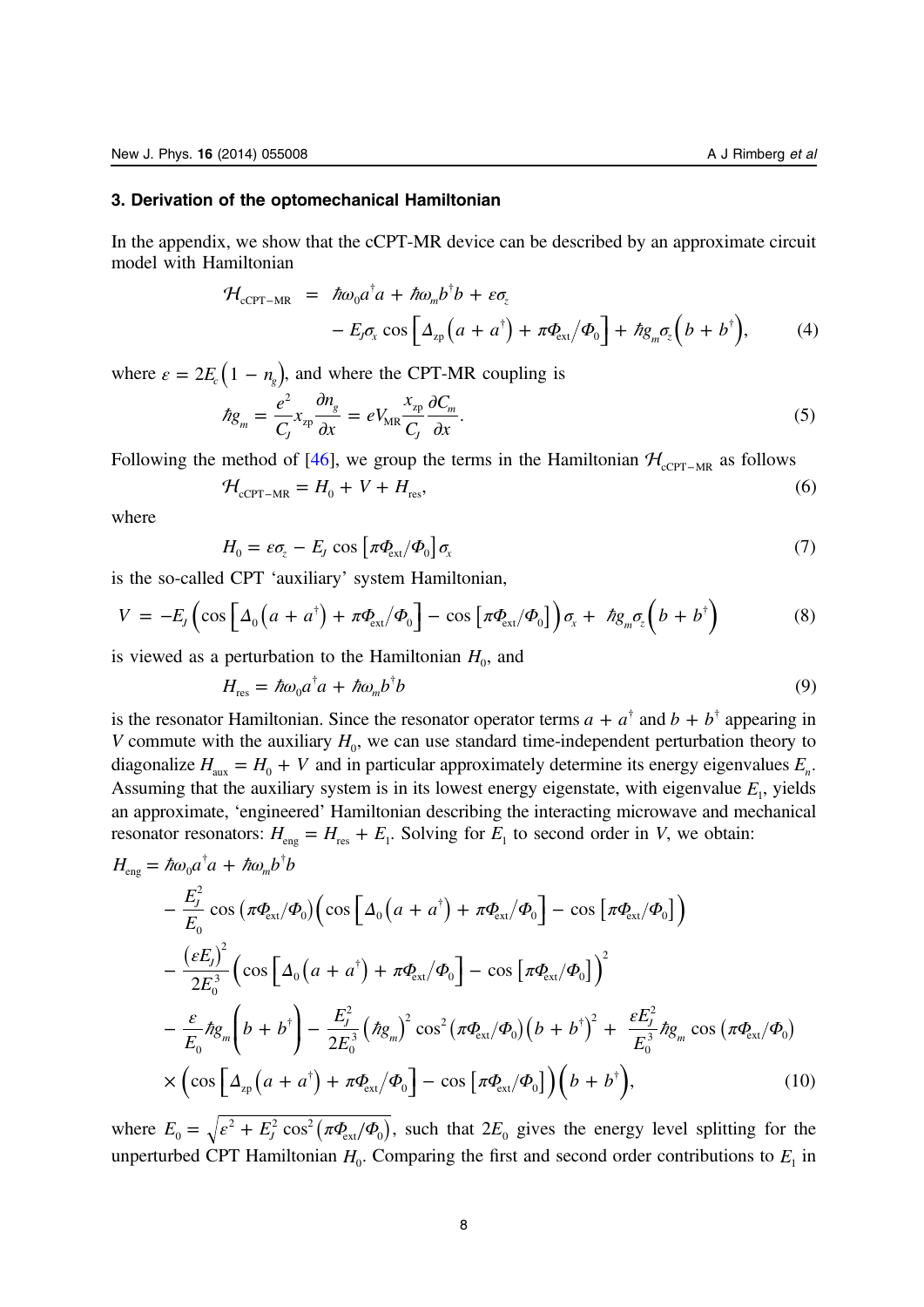([10\)](#page-9-0), the perturbative approximation is valid provided the cavity photon number  $n = \langle a^{\dagger} a \rangle$  is sufficiently small to ensure that  $\Delta_0 \sqrt{n} \ll 1$ , and provided  $\hbar g_m \ll E_0$ . Furthermore, the auxiliary system remains in its lowest energy eigenstate (i.e., the CPT dynamics is effectively frozen out) to a good approximation provided the CPT level splitting is sufficiently detuned from the cavity frequency. These conditions are validated below for example experimental parameter values.

From equation [\(10](#page-9-0)), we see that the CPT effects a gate voltage and flux tunable interaction between the microwave and mechanical oscillators, as well as self-interactions for the two oscillators; the interactions take a variety of different forms depending on the external flux. The usual optomechanical interaction is recovered if we set  $\Phi_{\text{ext}} = 0$  and, assuming sufficiently small *n*, we expand the cosine terms in ([10\)](#page-9-0) keeping terms up to second order in  $\Delta_0 (a + a^{\dagger})$  overall. Applying a rotating wave approximation to the terms of the form  $(a + a^{\dagger})^2$  (an approach which will be valid provided any external drives applied are close to the cavity frequency), we obtain

$$
H_{\text{eng}} = \left(\hbar\omega_0 - \frac{E_j^2}{E_0}\Delta_0^2\right) a^{\dagger} a + \hbar\omega_m b^{\dagger} b + \frac{\varepsilon E_j^2}{E_0^3} \hbar g_m \Delta_0^2 a^{\dagger} a \left(b + b^{\dagger}\right) - \frac{\varepsilon}{E_0} \hbar g_m \left(b + b^{\dagger}\right) - \frac{E_j^2}{2E_0^3} \left(\hbar g_m\right)^2 \left(b + b^{\dagger}\right)^2, \tag{11}
$$

where now  $E_0 = \sqrt{\varepsilon^2 + E_J^2}$ . This Hamiltonian can be simplified further by noting that terms of the form  $(b + b^{\dagger})$  simply lead to a displacement of the mechanical resonator whilst the term in  $(b + b^{\dagger})^2$  renormalizes its frequency a little; there is also a slight renormalization of the cavity frequency. Thus we finally obtain the standard optomechanical Hamiltonian, equation ([1\)](#page-3-0). An expansion of the cosine factors in ([10\)](#page-9-0) that retained terms of order  $\Delta_0^4 (a + a^{\dagger})^4$  overall would also lead to a Kerr nonlinearity in the cavity [\[1](#page-15-0)], but of course this would be a small correction in the regime of low photon numbers in which we are working.

The vacuum optomechanical coupling strength is

$$
g_0 = \frac{\varepsilon E_J^2}{E_0^3} \Delta_0^2 g_m. \tag{12}
$$

The factor  $\epsilon E_J^2/E$  $n_0^3$  $n_0^3$  varies with  $n_g$  in a way that matches the gradient of  $L_{\text{CPT}}$  shown in figure 3 and reaches a maximum magnitude of  $\sqrt{4/27}$  (independent of  $E_c$  and  $E_l$ ) when  $n_g = 1 \pm E_l/(2\sqrt{2}E_c)$ . Using the parameters in section [2,](#page-5-0) along with a cavity impedance *Z*<sub>0</sub> = 120 *Ω* and junction capacitance *C<sub>J</sub>* = 0.32 fF, we get  $g_m = 2\pi \times 1.4$  GHz and  $\Delta_0 \approx 0.07$ . For the optimal choice of  $n_g$  one then obtains an ultra-strong coupling  $g_0 = 2\pi \times 2.6$  MHz. Therefore, the relevant parameters have the values  $g_0/\kappa \sim 5$ ,  $g_0/\omega_m \sim 0.3$ , and  $g_0^2/\kappa \omega_m \sim 1.3$ , which are consistent with the physical estimates obtained in section [2.](#page-5-0)

Returning to the approximations made in the derivation of the engineered Hamiltonian ([10\)](#page-9-0), for the above considered parameter values and a Josephson junction energy  $E_I = 60 \mu\text{eV}$ , we have  $\hbar g_m/E_0 \approx 0.08$ , validating the second order perturbative approximation, and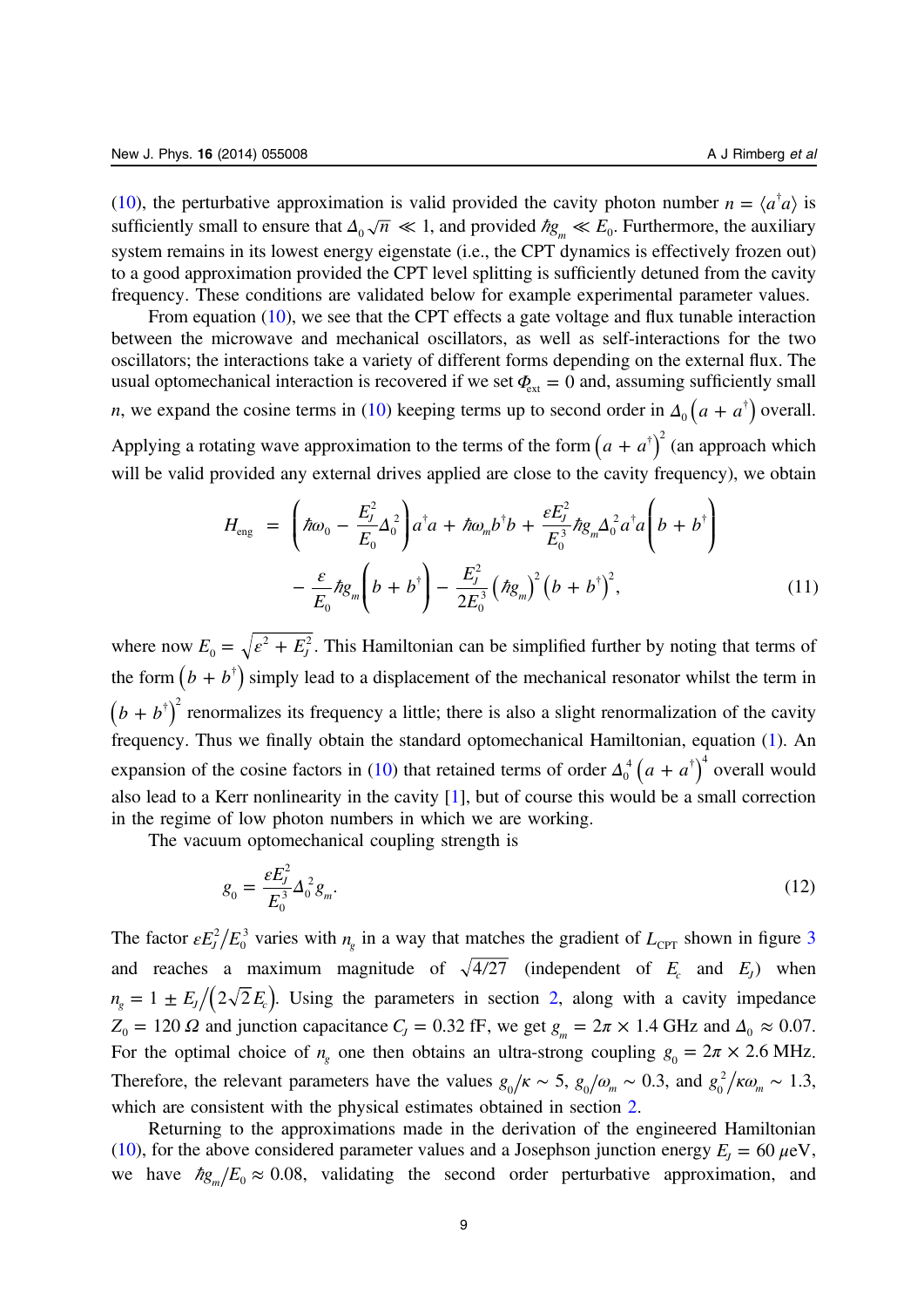<span id="page-11-0"></span> $\hbar \omega$ <sub>0</sub>/(2E<sub>0</sub>)  $\approx$  0.1 (i.e., the CPT level splitting is sufficiently detuned from the cavity frequency), validating the assumption that the CPT remains in its ground state to a good approximation.

# 4. Discussion

While the standard optomechanical Hamiltonian ([1\)](#page-3-0) can be recovered by approximation from the CPT-engineered, microwave-mechanical oscillator Hamiltonian ([10](#page-9-0)), it is important to note that, by tuning the flux, one can access a broader class of strong optomechanical interactions. In particular, for non-zero  $\Phi_{\text{ext}}$  (e.g.,  $\Phi_{\text{ext}} = \Phi_0/4$ ), a bilinear interaction term  $(a + a^{\dagger})(b + b^{\dagger})$  is also present. Such tunable interactions may facilitate the generation and detection of a correspondingly broad class of mechanical resonator quantum states.

One of our main goals in future work is to determine if it is possible to generate steadystate quantum behavior in the mechanical resonator under 'warm' conditions, i.e.,  $\hbar \omega_m < k_B T$ , by taking advantage of the ultra-strong optomechanical coupling scheme described in the present work. Several recent studies [\[13](#page-16-0)–[15,](#page-16-0) [47,](#page-17-0) [48](#page-17-0)] indicate that steady-state mechanical quantum behavior may well be possible, provided the thermal excitations are minimal. However, at the base temperature of a dilution refrigerator, a mesoscale ∼10 MHz mechanical resonator will be occupied by some one hundred or so phonons on average. When the mechanical frequency  $\omega_m$  is greater than the cavity linewidth  $\kappa$  (the resolved sideband regime, for which  $\omega_m / \kappa > 1$  it is possible to drive the cavity with a red-detuned signal so as to absorb phonons from the resonator [\[49,](#page-17-0) [50\]](#page-17-0). This technique has been used in both the optical and microwave multi-photon regimes to cool mechanical resonators to their ground state [[4,](#page-16-0) [5\]](#page-16-0). A possible first experimental step would be to extend this approach to the single-photon, ultrastrong coupling regime [[51](#page-17-0)].

Once ground state cooling is achieved, we can then investigate the question of how to drive the mechanical resonator into a steady quantum state. Two approaches suggest themselves. The first is to apply alternating red-detuned cooling pulses and blue detuned driving pulses. After application of a pulse sequence, the cavity photons are monitored so as to read out the mechanical resonator dynamics. Here, performing state tomography on cavity photons is expected to be of great benefit. The second approach is to simultaneously apply cooling and driving pulses; such a technique has been proposed for generating steady quantum states in a non linear mechanical resonator [[48\]](#page-17-0), and has been used for back-action evading measurements in the multiphoton regime [[34\]](#page-16-0).

The understanding gained from such an investigation will help towards the goal to demonstrate quantum behavior in progressively more massive, low frequency mechanical resonators [\[52](#page-17-0)], where it may be essential to employ ultra-strong optomechanical or alternatively electromechanical coupling schemes to counteract the strongly decohering effects of the macroscopic mechanical resonator's thermal environment.

### Acknowledgments

While the present manuscript was in preparation, we became aware of [[16\]](#page-16-0), which discusses a very similar scheme to ours. MPB were supported by the NSF under Grant No. DMR-1104790. AJR was supported the NSF under Grant No. DMR-1104821, by AFOSR/DARPA agreement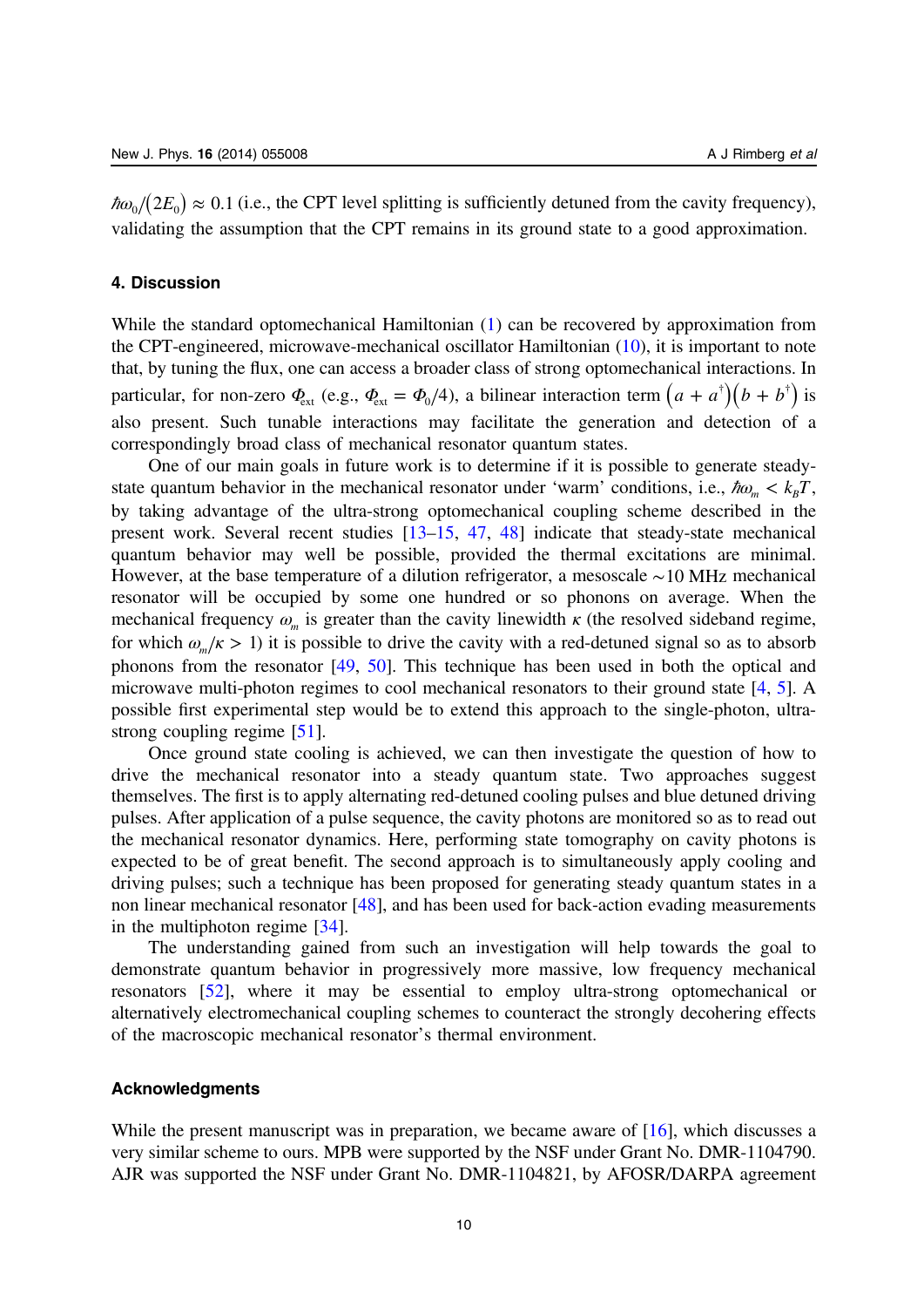<span id="page-12-0"></span>

Figure 4. Simplified model of the cCPT-MR system, where the cavity center conductor has length  $L$ , and the Josephson junctions are assumed to have equal capacitances  $C<sub>1</sub>$ and critical currents *I<sub>c</sub>*. The cavity inductance and capacitance per unit length are denoted  $\mathcal{L}_{c}$ ,  $C_{c}$ , respectively. Note that the center conductor is shorted to ground at the  $x = 0$  end and is weakly coupled via a capacitor to a probe/transmission line at the  $x = L$ end.

FA8750-12-2-0339, and by the ARO under Contract No. W911NF-13-1-0377. ADA was supported by the EPSRC (UK) under Grant No. EP/I017828. PDN was supported by startup funding from Korea University.

# Appendix. Derivation of the cCPT-MR circuit model

In this appendix, we give a derivation of the circuit model of the cCPT-MR device. Referring to figure 4, we approximate the microwave cavity for the lowest modes as a one-dimensional strip of length L. Kirchhoff's laws yield the following equations in terms of the CPT phases  $\gamma_{\pm}(t) = (\varphi_1(t) \pm \varphi_2(t))/2$  (with  $\varphi_1$ ,  $\varphi_2$  the gauge invariant phases across the Josephson junctions), and the cavity phase field  $\phi(x, t)$ :

$$
2C_J \frac{\Phi_0}{2\pi} \frac{d^2 \gamma_+}{dt^2} + 2I_c \sin \gamma_+ \cos \gamma_- - C_g \frac{dV_g}{dt} - C_m \frac{dV_{MR}}{dt} = -\frac{\Phi_0}{\pi \mathcal{L}_c} \frac{\partial \phi_c}{\partial x} \bigg|_L, \quad (A.1)
$$

$$
2C_J \frac{\Phi_0}{2\pi} \frac{d^2 \gamma_-}{dt^2} + 2I_c \cos \gamma_+ \sin \gamma_- + C_g \frac{dV_g}{dt} + C_m \frac{dV_{MR}}{dt} = 0,
$$
 (A.2)

$$
\frac{\partial^2 \phi_c}{\partial t^2} = \left(\mathcal{L}_c C_c\right)^{-1} \frac{\partial^2 \phi_c}{\partial x^2}, \ 0 < x < L,\tag{A.3}
$$

where we neglect the coupling to the probe line, since we are concerned here only with deriving the closed system circuit model Hamiltonian [\(4](#page-9-0)). The boundary condition at  $x = 0$  can be written as

$$
\phi_c(0, t) = 0,\tag{A.4}
$$

while the junction condition at  $x = L$  is

$$
2\gamma_{+}(t) - \phi_{c}(L, t) = 2\pi n + 2\pi \Phi/\Phi_{0},
$$
\n(A.5)

where *n* is an integer and  $\Phi$  is the flux threading the superconducting loop formed out of the center conductor, ground plane, and the CPT. In the following, we will approximate the flux as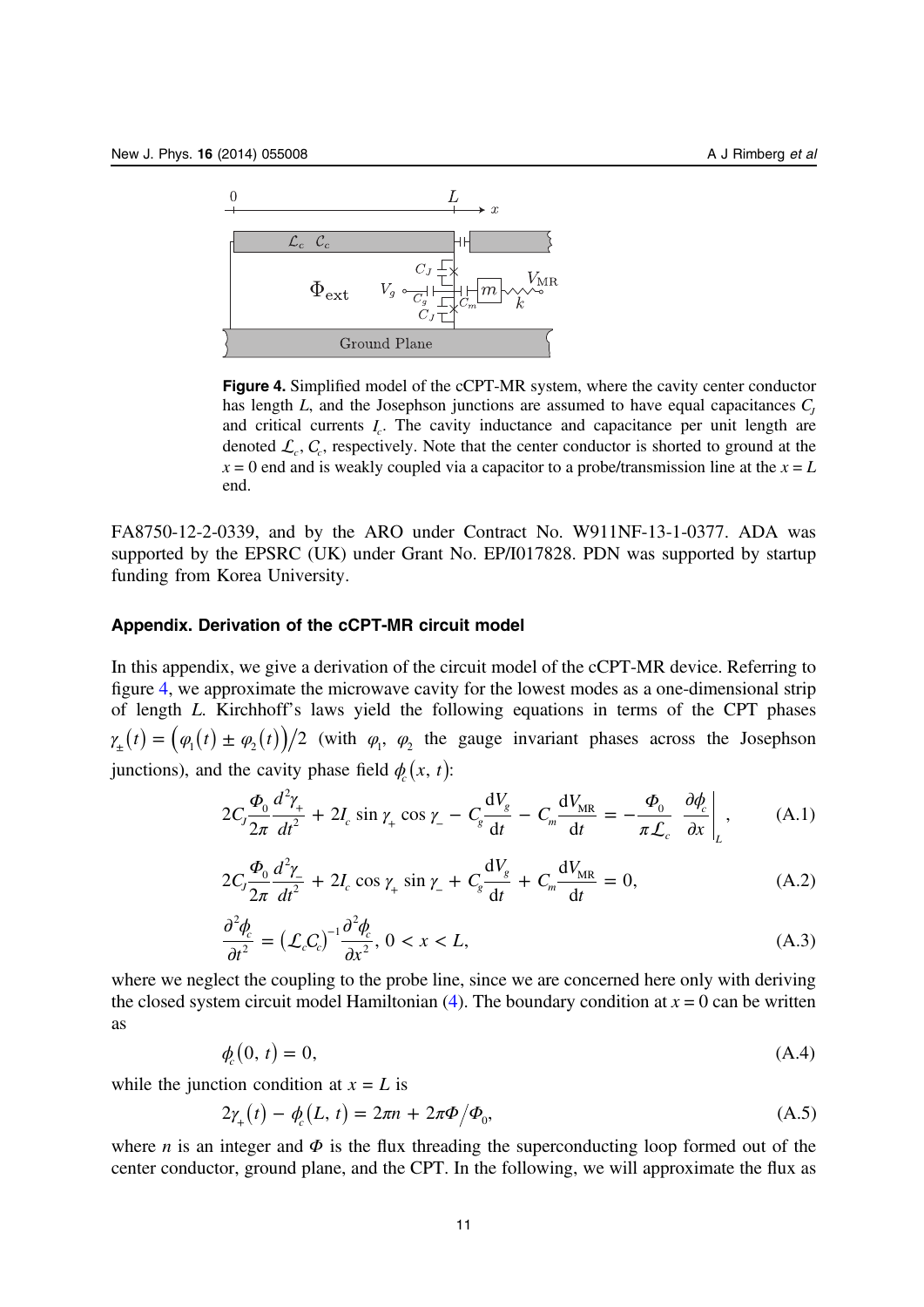<span id="page-13-0"></span> $\Phi \approx \Phi_{\text{ext}}$ , i.e., assume that the induced flux in the loop due to the circulating super current can be neglected. We also 'freeze' out the MR motion, so that  $C<sub>m</sub>$  is fixed and non-dynamical; the mechanical component is straightforwardly introduced once we have obtained the cCPT Hamiltonian ([2\)](#page-5-0).

We now use equation ([A.5](#page-12-0)) to eliminate  $\gamma$  from the dynamical equations; equations ([A.2](#page-12-0)) and ([A.1](#page-12-0)) become respectively

$$
2C_J \frac{\Phi_0}{2\pi} \frac{d^2 \gamma}{dt^2} + 2I_c \cos \left[\phi_c(L, t)/2 + \pi \Phi_{ext}/\Phi_0\right] \sin \gamma_+ + C_g \frac{dV_g}{dt} + C_m \frac{dV_{MR}}{dt} = 0
$$
 (A.6)

and

$$
\phi_c'(L, t) + \frac{C_J}{2C_c} \phi_c''(L, t) = -\frac{2\pi \mathcal{L}_c I_c}{\Phi_0} \sin \left[ \phi_c(L, t) / 2 + \pi \Phi_{ext}/\Phi_0 \right] \cos \gamma_{-} + \frac{\pi \mathcal{L}_c}{\Phi_0} \left( C_g \dot{V}_g + C_m \dot{V}_{MR} \right), \tag{A.7}
$$

where have set  $n = 0$  since it does not affect the observable dynamics and we have used the cavity wave equation [\(A.3\)](#page-12-0) to replace  $\ddot{\phi}_c$  with  $\phi_c''$ . Equation (A.7) is interpreted as a (rather nontrivial) boundary condition on the cavity field  $\phi(x, t)$  at the x = L end that couples the cavity to the CPT.

We now formally solve the cCPT equations  $(A.3)$  and  $(A.6)$  subject to the boundary conditions  $(A.4)$  and  $(A.7)$ , using the approximate eigenfunction expansion method, with equation (A.7) replaced by the following simpler boundary condition at  $x = L$ :

$$
\phi'_{c}(L, t) + \frac{C_{J}}{2C_{c}} \phi''_{c}(L, t) \approx \phi'_{c}(x, t)\Big|_{x=L+C_{J}/(2C_{c})} = 0,
$$
\n(A.8)

expressed approximately as a Neumann boundary condition evaluated at the slightly shifted endpoint  $x = L + C_1/(2C_c)$ , with  $C_1/(2C_cL) \ll 1$ . We can now apply the method of separation of variables to the cavity wave equation  $(A.3)$ , since the homogeneous boundary conditions ([A.4](#page-12-0)) and (A.8) define a Sturm–Liouville problem. Neglecting the small endpoint shift  $C_1/(2C) \ll L$  (see justification later below), the orthogonal eigenfunctions are approximately

$$
\phi_n(x) = \sin(k_n x) \tag{A.9}
$$

and the approximate associated wavenumber eigenvalues are

$$
k_n = \frac{\pi (2n + 1)}{2L}, \, n = 0, 1, 2, \, \dots \tag{A.10}
$$

Note that for the lowest,  $n = 0$  mode, the mode wavelength is  $\lambda/4 = L$ : hence the name ' $\lambda/4$ resonator'.

Proceeding with the eigenfunction expansion method, we assume that solutions  $\phi(x, t)$  to the wave equation [\(A.3\)](#page-12-0) for  $0 < x < L$  with the full boundary conditions [\(A.4\)](#page-12-0) and (A.7) at  $x = 0$  and  $x = L$ , respectively, can be expressed as a series expansion in terms of the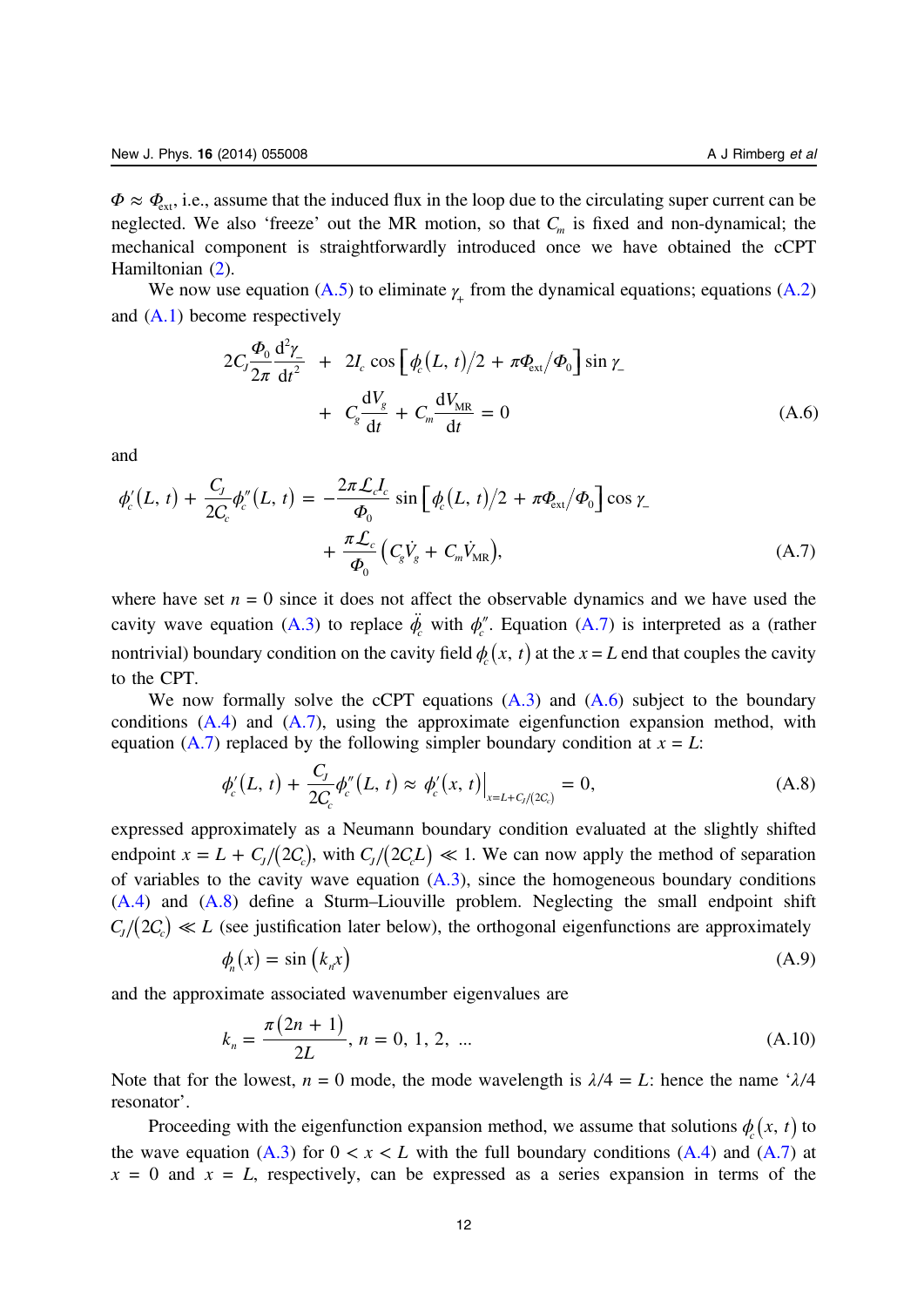<span id="page-14-0"></span>eigenfunctions  $\phi_n(x)$ :

$$
\phi_c(x, t) = \sum_n q_n(t)\phi_n(x). \tag{A.11}
$$

From equation (A.11) and the orthogonality condition on the  $\phi_n$ 's, the to be determined timedependent coefficients  $q_n(t)$  are given as

$$
q_n(t) = \frac{2}{L} \int_0^L dx \, \phi_c(x, t) \phi_n(x).
$$
 (A.12)

Differentiating  $(A.12)$  twice with respect to time and applying the cavity wave equation  $(A.3)$  $(A.3)$  $(A.3)$ , we have:

$$
\ddot{q}_n(t) = \frac{2}{\mathcal{L}_c C_c L} \int_0^L dx \phi_c''(x, t) \phi_n(x).
$$
 (A.13)

Integrating (A.13) by parts twice, applying the boundary conditions [\(A.4\)](#page-12-0) and [\(A.7\)](#page-13-0) on  $\phi(x, t)$ (with shift term  $C_J/(2C_c)$  neglected), the eigenvalue equation  $\phi''_n(x) = -k_n^2 \phi_n(x)$  and also equation (A.12), we obtain

$$
\ddot{q}_n(t) = -\omega_n^2 q_n(t) - \frac{4\pi l_c}{\Phi_0 C_c L} \cos \gamma_{-} \sin \left[ \frac{1}{2} \sum_{n'} q_{n'}(t) + \pi \Phi_{\text{ext}} / \Phi_0 \right] + \frac{2\pi}{\Phi_0 C_c L} \left( C_g \dot{V}_g + C_m \dot{V}_{MR} \right), \tag{A.14}
$$

where the free cavity mode oscillator frequencies are

$$
\omega_n^2 = \frac{k_n^2}{\mathcal{L}_c C_c}.\tag{A.15}
$$

In terms of the cavity mode phase coordinates  $q_n(t)$ , the  $\gamma$  equation [\(A.6\)](#page-13-0) becomes

$$
2C_J \frac{\Phi_0}{2\pi} \frac{d^2 \gamma}{dt^2} + 2I_c \sin \gamma \cos \left[ \frac{1}{2} \sum_n q_n(t) + \pi \Phi_{\text{ext}} / \Phi_0 \right]
$$
  
+  $C_g \frac{dV_g}{dt} + C_m \frac{dV_{\text{MR}}}{dt} = 0.$  (A.16)

The closed cCPT system equations of motion  $(A.14)$  and  $(A.16)$  follow from the Hamiltonian

$$
H = \left(\frac{2\pi}{\Phi_0}\right)^2 \sum_n \frac{1}{2C_n} \left(p_n + \frac{\Phi_0}{4\pi} en_g\right)^2 + \left(\frac{\Phi_0}{2\pi}\right)^2 \sum_n \frac{q_n^2}{2L_n} + 4E_c \left(N - n_g/2\right)^2 - 2E_J \cos \gamma_c \cos \left[\frac{1}{2} \sum_n q_n + \pi \Phi_{\text{ext}}/\Phi_0\right],\tag{A.17}
$$

where  $N = p/\hbar$  is minus the number of excess Cooper pairs on the island,  $n_g = (C_g V_g + C_m V_{MR})/e$  is the polarization charge induced by the applied gate voltage biases  $V_g$  and  $V_{MR}$ ,  $E_c = e^2/(2C_J)$  is the approximate CPT charging energy (neglecting  $C_g$ ), and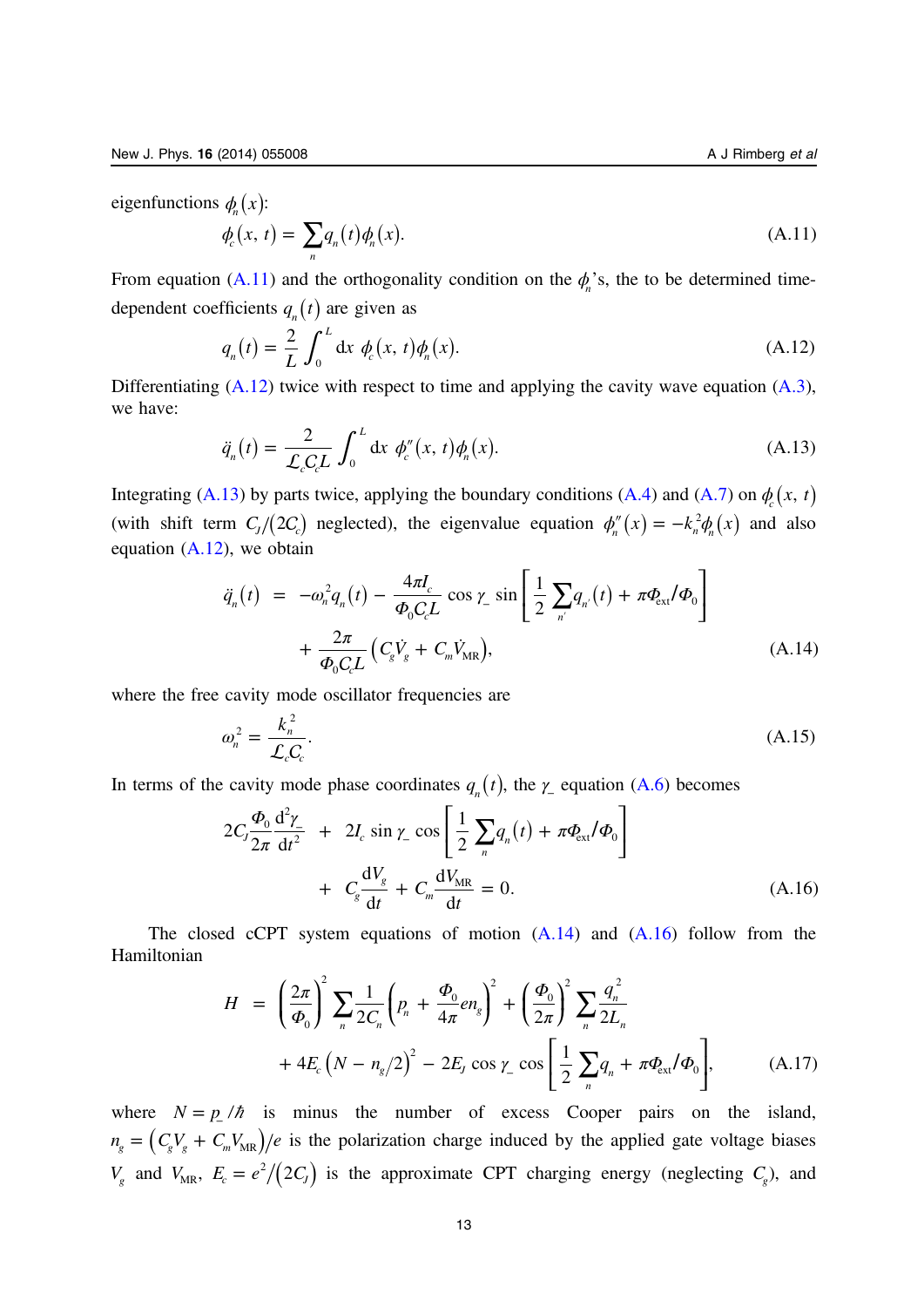<span id="page-15-0"></span> $E_I = I_c \Phi_0/(2\pi)$  is the Josephson energy of a single JJ. The lumped capacitance and inductance elements are defined as  $C_n = C_c L/2$  and  $L_n = 1/(\omega_n^2 C_n)$ , respectively. With the example cavity inductance value  $L_0 = 2$  nH, cavity frequency  $\omega_0 = 2\pi \times 5$  GHz, and junction capacitance  $C_J = 0.32$  $C_J = 0.32$  fF (see sections 2 and [3](#page-9-0)), we have  $C_J/(2C_cL) \approx 10^{-4}$ , hence justifying the neglection of the endpoint shift term  $C_J/(2C_cL)$  above.

Hamiltonian ([A.17\)](#page-14-0) describes the closed cCPT system, approximate discrete mode classical dynamics. In modeling the experiment, the various circuit lumped element parameters appearing in [\(A.17\)](#page-14-0) can be selected so as to provide the best fit to the device characteristics. In this way, Hamiltonian  $(A.17)$  $(A.17)$  $(A.17)$  is assumed to be more versatile than the original starting equations at the beginning of this section, which are tied to a particular model of the cavity geometry.

In terms of the Cooper pair island number eigenbasis, the quantum Hamiltonian corresponding to equation  $(A.17)$  $(A.17)$  can be written as

$$
\mathcal{H} = \sum_{n} \hbar \omega_n a_n^{\dagger} a_n + 4E_c \sum_{N=-\infty}^{+\infty} \left( N - n_g/2 \right)^2 |N\rangle \langle N|
$$
  
\n
$$
- E_J \sum_{N=-\infty}^{+\infty} \left( |N+1\rangle \langle N| + |N-1\rangle \langle N| \right)
$$
  
\n
$$
\cdot \cos \left[ \sum_n \Delta_n \left( a_n + a_n^{\dagger} \right) + \pi \Phi_{\text{ext}} / \Phi_0 \right],
$$
 (A.18)

where we have neglected the gate voltage dependent term in the cavity mode coordinate part of the Hamiltonian and where  $\Delta_n$  is the zero-point uncertainty of the cavity mode phase coordinate  $q_{n}$ :

$$
\Delta_n = \sqrt{\frac{\pi \sqrt{L_n/C_n}}{R_K}} = \sqrt{\frac{Z_n}{R_K}},
$$
\n(A.19)

with  $Z_n$  the cavity mode impedance and  $R_K = h/e^2 \approx 25.8 \text{ k}\Omega$  the von Klitzing constant. Restricting to the lowest,  $n = 0$  cavity mode and truncating to a two-dimensional subspace involving linear combinations of only zero  $(0)$  and one  $(1)$  excess Cooper pairs on the island then yields the cCPT Hamiltonian ([2\)](#page-5-0) given in the main text. The cCPT-MR Hamiltonian [\(4](#page-9-0)) then follows from [\(2](#page-5-0)) by inserting the MR free Hamiltonian  $\hbar \omega_m b^{\dagger} b$  and Taylor expanding the bias voltage  $V_{MR}$ , and in turn  $n_g$ , to first order in the MR displacement to give the optomechanical coupling.

#### References

- [1] Haroche S and Raimond J M 2006 Exploring the Quantum (Oxford: Oxford University Press)
- [2] Aspelmeyer M, Kippenberg T and Marquardt F 2013 Cavity optomechanics arXiv[:1303.0733](http://arXiv.org/abs/1303.0733)
- [3] Poot M and van der Zant H S J 2012 Phys. Rep. 511 [273](http://dx.doi.org/10.1016/j.physrep.2011.12.004)-355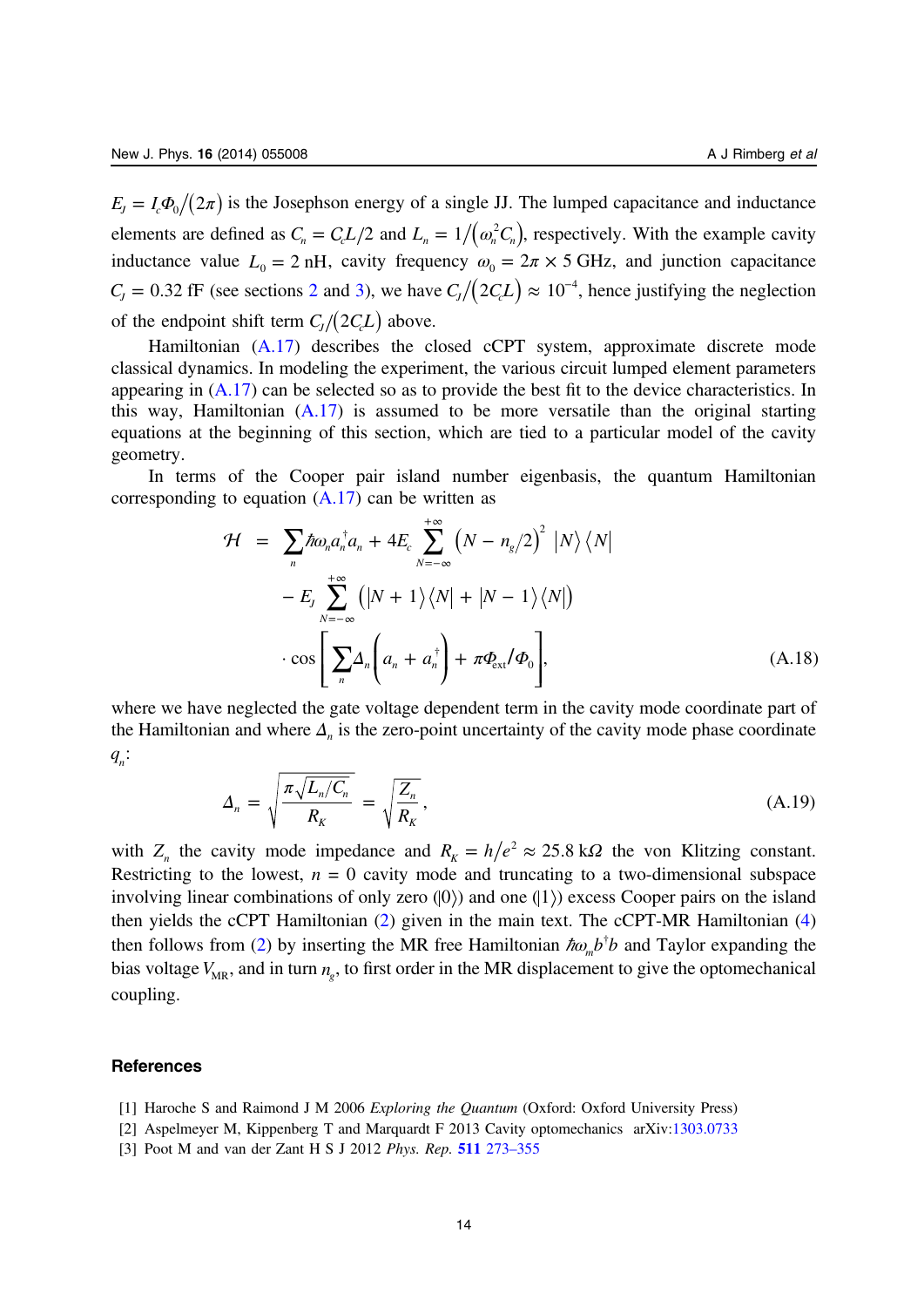- <span id="page-16-0"></span>[4] Teufel J D, Donner T, Li D, Harlow J W, Allman M S, Cicak K, Sirois A J, Whittaker J D, Lehnert K W and Simmonds R W 2011 Nature 475 [359](http://dx.doi.org/10.1038/nature10261)–63
- [5] Chan J, Mayer Alegre T P, Safavi-Naeini A H, Hill J T, Krause A, Gröblacher S, Aspelmeyer M and Painter O 2011 Nature [478](http://dx.doi.org/10.1038/nature10461) 89–92
- [6] Purdy T P, Peterson R W and Regal C A 2013 Science 339 [801](http://dx.doi.org/10.1126/science.1231282)–4
- [7] Safavi-Naeni A H, Gröblacher S, Hill J T, Chan J, Aspelmeyer M and Painter O 2013 Nature 500 [185](http://dx.doi.org/10.1038/nature12307)–9
- [8] Murch K W, Moore K L, Gupta S and Stamper-Kurn D M 2008 Nat. Phys. 4 [561](http://dx.doi.org/10.1038/nphys965)–4
- [9] Brennecke F, Ritter S, Donner T and Esslingen T 2008 Science 322 [235](http://dx.doi.org/10.1126/science.1163218)–8
- [10] Bochmann J, Vainsencher A, Awschalom D D and Cleland A N 2013 Nat. Phys. 9 [712](http://dx.doi.org/10.1038/nphys2748)–6
- [11] Palomaki T A, Teufel J D, Simmonds R W and Lehnert K W 2013 Science 342 [710](http://dx.doi.org/10.1126/science.1244563)-3
- [12] Ludwig M, Kubala B and Marquardt F 2008 New J. Phys. 10 [095013](http://dx.doi.org/10.1088/1367-2630/10/9/095013)
- [13] Nunnenkamp A, Børkje K and Girvin S M 2011 Phys. Rev. Lett. 107 [063602](http://dx.doi.org/10.1103/physrevlett.107.063602)
- [14] Nation P D 2013 Phys. Rev. A 88 [053828](http://dx.doi.org/10.1103/physreva.88.053828)
- [15] Lörch N, Qian J, Clerk A, Marquardt F and Hammerer K 2014 Phys. Rev. X 4 [011015](http://dx.doi.org/10.1103/physrevx.4.011015)
- [16] Heikkilä T T, Massel F, Tuorila J, Khan R and Sillanpää M A 2013 Enhancing optomechanical coupling via the Josephson effect arXiv:[1311.3802](http://arXiv.org/abs/1311.3802)
- [17] Blencowe M P and Buks E 2007 Phys. Rev. B 76 [014511](http://dx.doi.org/10.1103/physrevb.76.014511)
- [18] Tuominen M T, Hergenrother J M, Tighe T S and Tinkham M 1992 Phys. Rev. Lett. 69 [1997](http://dx.doi.org/10.1103/PhysRevLett.69.1997)
- [19] Matveev K A, Gisselfält M, Glazman L I, Jonson M and Shekhter R I 1993 Phys. Rev. Lett. 70 [2940](http://dx.doi.org/10.1103/PhysRevLett.70.2940)
- [20] Eiles T M and Martinis J M 1994 Phys. Rev. B 50 [627](http://dx.doi.org/10.1103/PhysRevB.50.627)
- [21] Joyez P, Lafarge P, Filipe A, Esteve D and Devoret M H 1994 Phys. Rev. Lett. 72 [2458](http://dx.doi.org/10.1103/PhysRevLett.72.2458)
- [22] Joyez P 1995 The single cooper pair transistor: a macroscopic quantum system PhD Thesis University of Paris
- [23] Wallraff A, Schuster D I, Blais A, Frunzio L, Huang R S, Majer J, Kumar S, Girvin S M and Schoelkopf R J 2004 Nature 431 [162](http://dx.doi.org/10.1038/nature02851)–7
- [24] Blais A, Huang R S, Wallraff A, Girvin S M and Schoelkopf R J 2004 Phys. Rev. A 69 [062320](http://dx.doi.org/10.1103/PhysRevA.69.062320)
- [25] Blencowe M P, Rimberg A J and Armour A D 2012 Quantum-classical correspondence for a dc-biased cavity resonator-Cooper-pair transistor system Fluctuating Nonlinear Oscillators ed M Dykman (Oxford: Oxford University Press) pp 33–58
- [26] Chen F, Li J, Armour A D, Brahimi E, Stettenheim J, Sirois A J, Simmonds R W, Blencowe M P and Rimberg A J 2013 A single-cooper-pair josephson laser arXiv:[1311.2042](http://arXiv.org/abs/1311.2042)
- [27] Chen F 2013 The Cavity-embedded-cooper pair transistor *PhD Thesis Dartmouth College*, Hanover, NH
- [28] LaHaye M D, Buu O, Camarota B and Schwab K C 2004 Science [304](http://dx.doi.org/10.1126/science.1094419) 74–77
- [29] Naik A, Buu O, LaHaye M D, Armour A D, Clerk A A, Blencowe M P and Schwab K C 2006 Nature [443](http://dx.doi.org/10.1038/nature05027) [193](http://dx.doi.org/10.1038/nature05027)–6
- [30] Sillanpää M A, Roschier L and Hakonen P J 2004 Phys. Rev. Lett. 93 [066805](http://dx.doi.org/10.1103/PhysRevLett.93.066805)
- [31] Sillanpää M 2005 Quantum device applications of mesoscopic superconductivity PhD Thesis Helsinki University of Technology Espoo
- [32] Verbridge S S, Parpia J M, Reichenbach R B, Bellan L M and Craighead H G 2006 J. Appl. Phys. 99 [124304](http://dx.doi.org/10.1063/1.2204829)
- [33] Verbridge S S, Craighead H G and Parpia J M 2008 Appl. Phys. Lett. 91 [013112](http://dx.doi.org/10.1063/1.2822406)
- [34] Hertzberg J B, Rocheleau T, Nkudum T, Savva M, Clerk A A and Schwab K C 2009 Nat. Phys. 6 [213](http://dx.doi.org/10.1038/nphys1479)–7
- [35] Rocheleau T, Nkudum T, Macklin C, Hertzberg J B, Clerk A A and Schwab K C 2010 Nature [463](http://dx.doi.org/10.1038/nature08681) 72-75
- [36] Teufel J D, Li D, Allman M S, Cicak K, Sirois A J, Whittaker J D and Simmonds R W 2011 Nature [471](http://dx.doi.org/10.1038/nature09898) [204](http://dx.doi.org/10.1038/nature09898)–8
- [37] Jacobs K, Tombesi P, Collett M J and Walls D F 1994 Phys. Rev. A 49 [1961](http://dx.doi.org/10.1103/PhysRevA.49.1961)
- [38] Eichler C, Bozyigit D, Lang C, Steffen L, Fink J and Wallraff A 2011 Phys. Rev. Lett. 106 [220503](http://dx.doi.org/10.1103/PhysRevLett.106.220503)
- [39] Eichler C, Bozyigit D and Wallraff A 2012 Phys. Rev. A 86 [032106](http://dx.doi.org/10.1103/PhysRevA.86.032106)
- [40] Lvovsky A I and Raymer M G 2009 Rev. Mod. Phys. 81 [299](http://dx.doi.org/10.1103/RevModPhys.81.299)-332